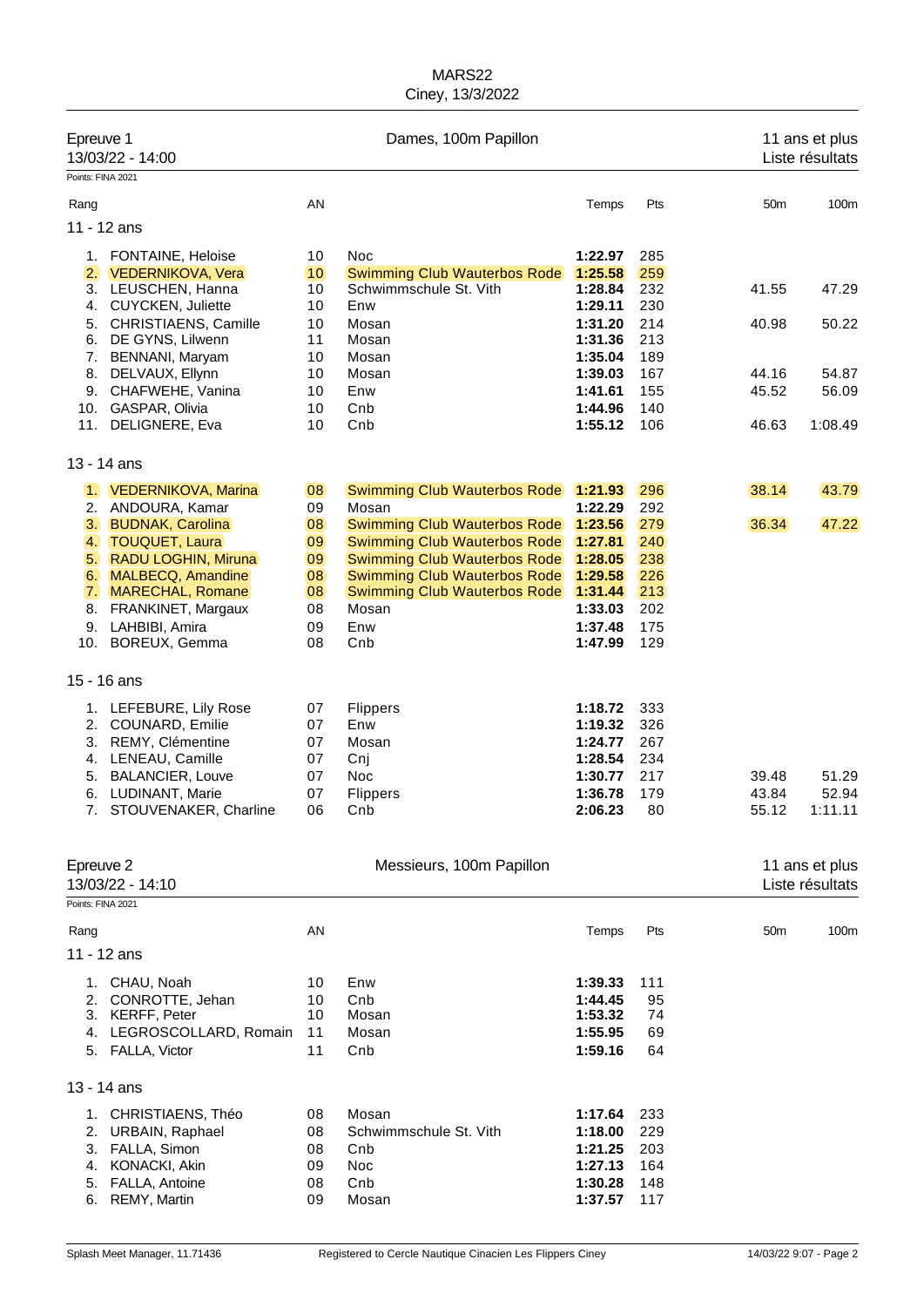|                                        | Epreuve 2, Garçons, 100m Papillon, 13 - 14 ans                                                                                                                                                                    |                                                          |                                                                                                                                                                                                                                                 |                                                                                                            |                                                                  |                                 |
|----------------------------------------|-------------------------------------------------------------------------------------------------------------------------------------------------------------------------------------------------------------------|----------------------------------------------------------|-------------------------------------------------------------------------------------------------------------------------------------------------------------------------------------------------------------------------------------------------|------------------------------------------------------------------------------------------------------------|------------------------------------------------------------------|---------------------------------|
| Rang                                   |                                                                                                                                                                                                                   | ΑN                                                       |                                                                                                                                                                                                                                                 | Temps                                                                                                      | Pts                                                              | 50 <sub>m</sub><br>100m         |
| disq.                                  | 7. PRÉGALDIEN, Antoine<br>DUBOIS, Simon<br>sw8                                                                                                                                                                    | 09<br>09                                                 | Mosan<br>Mosan                                                                                                                                                                                                                                  | 1:43.82<br>1:32.96                                                                                         | 97                                                               |                                 |
|                                        | 15 - 16 ans                                                                                                                                                                                                       |                                                          |                                                                                                                                                                                                                                                 |                                                                                                            |                                                                  |                                 |
|                                        | 1. RIHON, Bastien<br>2. ZEIMES, Elric<br>3. VEDERNIKOV, Vladimir<br>4. ANTONIAN, Movses<br>5. GOIRE, Antoine<br>6. VAN RYMENANT, MatThias<br>7. DIDY, Antoine                                                     | 06<br>07<br>06<br>07<br>06<br>07<br>07                   | Enw<br>Enw<br><b>Swimming Club Wauterbos Rode</b><br>Enw<br>Enw<br>Cnj<br>Schwimmschule St. Vith                                                                                                                                                | 1:05.44<br>1:06.37<br>1:07.46<br>1:07.71<br>1:16.57<br>1:22.25<br>1:25.71                                  | 389<br>373<br>355<br>351<br>242<br>196<br>173                    |                                 |
|                                        | 17 ans et plus                                                                                                                                                                                                    |                                                          |                                                                                                                                                                                                                                                 |                                                                                                            |                                                                  |                                 |
|                                        | 1. JANSSEN, Sam<br>2. LAVAL SALINAS, Esteban<br>3. ALLARDIN, Jules<br>4. RENARD, Enzo                                                                                                                             | 05<br>04<br>05<br>04                                     | <b>Swimming Club Wauterbos Rode</b><br>Cnb<br><b>Swimming Club Wauterbos Rode</b><br>Cnb                                                                                                                                                        | 1:14.25<br>1:16.25<br>1:16.65<br>1:17.53                                                                   | 266<br>246<br>242<br>234                                         |                                 |
| Epreuve 3<br>Points: FINA 2021         | 13/03/22 - 14:25                                                                                                                                                                                                  |                                                          | Filles, 100m Dos                                                                                                                                                                                                                                |                                                                                                            |                                                                  | $8 - 10$ ans<br>Liste résultats |
| Rang                                   |                                                                                                                                                                                                                   | ΑN                                                       |                                                                                                                                                                                                                                                 | Temps                                                                                                      | Pts                                                              | 50 <sub>m</sub><br>100m         |
| 8 ans                                  |                                                                                                                                                                                                                   |                                                          |                                                                                                                                                                                                                                                 |                                                                                                            |                                                                  |                                 |
|                                        | 1. WÉGRIA, Léa<br>2. VELLA, Chiara<br>3. D'INTINO, Livia<br>4. CUYCKENS, Augustine                                                                                                                                | 14<br>14<br>14<br>14                                     | Enw<br>Tan<br>Tan<br>Enw                                                                                                                                                                                                                        | 1:59.31<br>2:10.71<br>2:23.24<br>2:37.80                                                                   | 97<br>74<br>56<br>42                                             |                                 |
| 9 ans                                  |                                                                                                                                                                                                                   |                                                          |                                                                                                                                                                                                                                                 |                                                                                                            |                                                                  |                                 |
| 3.<br>4.                               | 1. RINKIN, Valentine<br>2. MENNILLI, Nina<br>THIEBAUX, Jeanne<br><b>GENOT, Alix</b>                                                                                                                               | 13<br>13<br>13<br>13                                     | Mosan<br>Tan<br>Club Arapaïmas Beauraing<br>Enw                                                                                                                                                                                                 | 1:45.12<br>2:00.17<br>2:13.36<br>2:17.67                                                                   | -142<br>95<br>69<br>63                                           |                                 |
| 10 ans                                 |                                                                                                                                                                                                                   |                                                          |                                                                                                                                                                                                                                                 |                                                                                                            |                                                                  |                                 |
| 2.<br>3.<br>4.<br>5.<br>6.<br>7.<br>8. | 1. HAVELANGE, Océane<br><b>TOUQUET, Eline</b><br><b>VAN SINTEJAN, Manon</b><br>MOREAU, Lauralyne<br>MES, Tialda<br>BACH, Megane<br>ID BOUFKER, Selma<br>CAPIOT, Alexanne<br>9. BALON, Ines<br>10. REMACLE, Olivia | 12<br>12<br>12<br>12<br>12<br>12<br>12<br>12<br>12<br>12 | Club Arapaïmas Beauraing<br><b>Swimming Club Wauterbos Rode</b><br>Swimming Club Wauterbos Rode<br><b>Castor Club Mons</b><br>Schwimmschule St. Vith<br>Schwimmschule St. Vith<br><b>Castor Club Mons</b><br>Cnj<br>Flippers<br><b>Flippers</b> | 1:39.10<br>1:45.01<br>1:47.28<br>1:49.42<br>1:49.99<br>1:50.56<br>1:55.43<br>1:57.06<br>1:59.96<br>2:18.62 | 169<br>142<br>133<br>126<br>124<br>122<br>107<br>103<br>95<br>62 |                                 |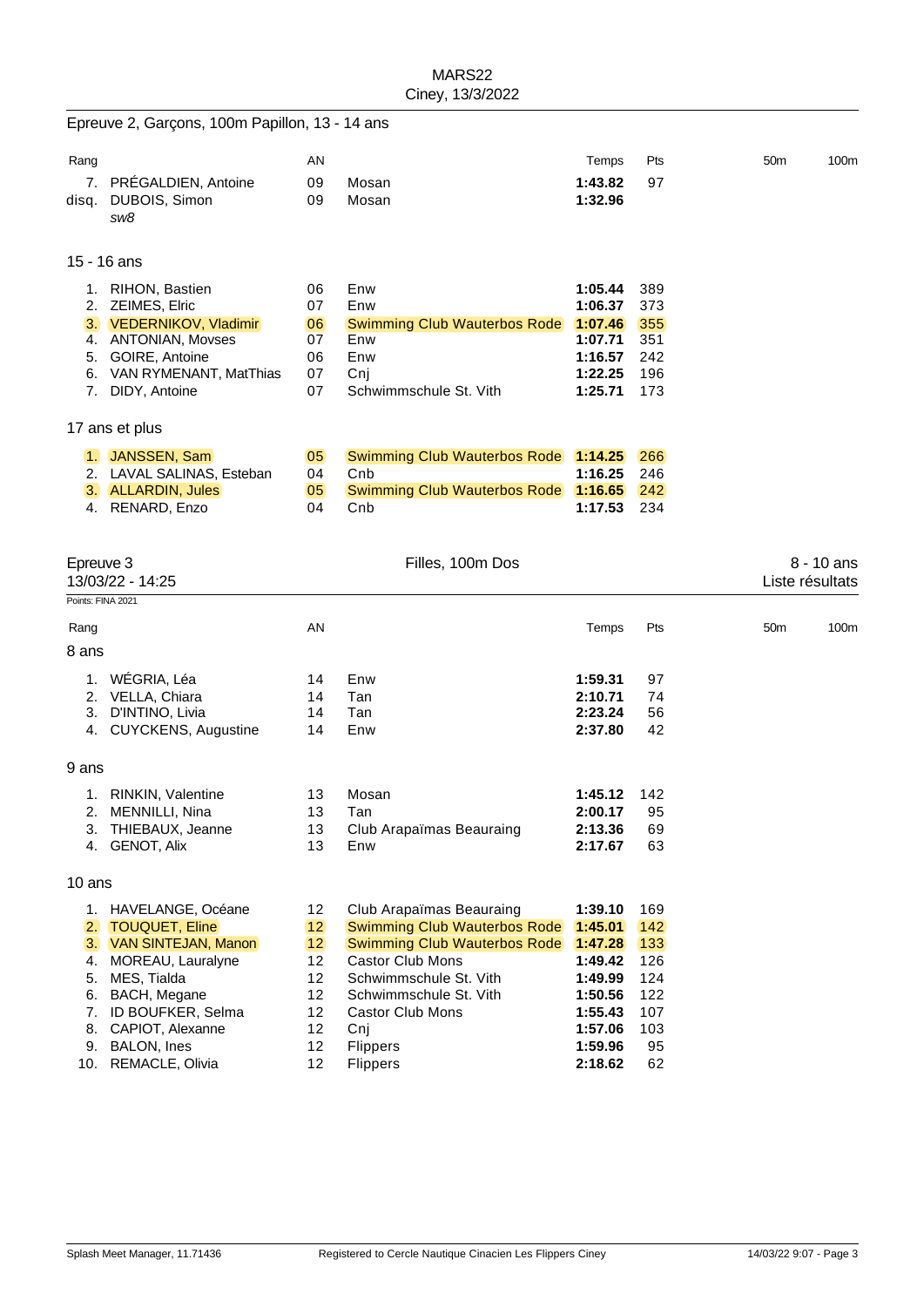| Epreuve 4<br>13/03/22 - 14:35 |                                           |          | Garçons, 100m Dos |                  |                                      |  |                    |                 |      | 8 - 10 ans<br>Liste résultats |                |  |
|-------------------------------|-------------------------------------------|----------|-------------------|------------------|--------------------------------------|--|--------------------|-----------------|------|-------------------------------|----------------|--|
| Points: FINA 2021             |                                           |          |                   |                  |                                      |  |                    |                 |      |                               |                |  |
| Rang                          |                                           |          | AN                |                  |                                      |  | Temps              | Pts             |      | 50 <sub>m</sub>               | 100m           |  |
| 8 ans                         |                                           |          |                   |                  |                                      |  |                    |                 |      |                               |                |  |
|                               | 1. DREZE, Eliott                          |          | 14                | Enw              |                                      |  | 1:45.46            | 96              |      |                               |                |  |
| 9 ans                         |                                           |          |                   |                  |                                      |  |                    |                 |      |                               |                |  |
|                               | 1. GLODKIEWICZ, Maximilien                |          | 13                | Enw              |                                      |  | 1:49.74            | 85              |      |                               |                |  |
|                               | 2. EL BOUSTANE, Adam                      |          | 13                | Mosan            |                                      |  | 1:56.95            | 70              |      |                               |                |  |
|                               | 3. CARLOS DA SILVA, Elal                  |          | 13                | Mosan            |                                      |  | 1:57.59            | 69              |      |                               |                |  |
| 10 ans                        |                                           |          |                   |                  |                                      |  |                    |                 |      |                               |                |  |
|                               | 1. MATHIEU, Oscar                         |          | 12                | Huy              |                                      |  | 1:32.87            | 140             |      |                               |                |  |
| 2.<br>3.                      | <b>FOSSEPREZ, HUGO</b>                    |          | 12<br>12          | Mosan            | Swimming Club Wauterbos Rode         |  | 1:42.21<br>1:42.23 | 105             |      |                               |                |  |
|                               | MOTTISS, Rayan<br>4. WAUTERS, Sacha       |          | 12                |                  | Swimming Club Wauterbos Rode 1:50.36 |  |                    | 105<br>83       |      |                               |                |  |
|                               |                                           |          |                   |                  |                                      |  |                    |                 |      |                               |                |  |
| Epreuve 5                     | 13/03/22 - 14:40                          |          |                   |                  | Dames, 200m Dos                      |  |                    |                 |      | Liste résultats               | 11 ans et plus |  |
| Points: FINA 2021             |                                           |          |                   |                  |                                      |  |                    |                 |      |                               |                |  |
| Rang                          |                                           | ΑN       |                   |                  | Temps Pts                            |  |                    | 50 <sub>m</sub> | 100m | 150m                          | 200m           |  |
|                               | 11 - 12 ans                               |          |                   |                  |                                      |  |                    |                 |      |                               |                |  |
|                               | 1. BENNANI, Maryam                        | 10       | Mosan             |                  | 2:51.42 334                          |  |                    |                 |      |                               |                |  |
|                               | 2. CUYCKEN, Juliette                      | 10       | Enw               |                  | 2:53.02 324                          |  |                    |                 |      |                               |                |  |
|                               | 3. DOHN, Ninon<br>4. CHRISTIAENS, Camille | 10<br>10 | Noc<br>Mosan      |                  | 2:59.79 289<br>3:00.31 287           |  |                    |                 |      |                               |                |  |
|                               | 5. VEDERNIKOVA, Vera                      | 10       |                   |                  | Swimming Club Wauterbos3:00.68 285   |  |                    |                 |      |                               |                |  |
|                               | 6. CHAFWEHE, Vanina                       | 10       | Enw               |                  | 3:01.15 283                          |  |                    |                 |      |                               |                |  |
|                               | 7. DELVAUX, Ellynn                        | 10       | Mosan             |                  | 3:03.67 271                          |  |                    |                 |      |                               |                |  |
|                               | 8. ARNOULD, Perine                        | 10       |                   |                  | Club Arapaïmas Beauraing3:43.67 150  |  |                    |                 |      |                               |                |  |
|                               | 9. LICOT, Naora                           | 10       | Flippers          |                  | 3:50.76 136                          |  |                    |                 |      |                               |                |  |
|                               | 10. LETEHEUX, Lucie                       | 10       | Tan               |                  | 3:51.73 135                          |  |                    |                 |      |                               |                |  |
|                               | 11. CARLIER, Néva<br>12. TITS, Clara      | 11<br>11 | Tan               | Castor Club Mons | 3:53.01 133<br>3:53.60 131           |  |                    |                 |      |                               |                |  |
|                               | 13. GILSOUL, Camille                      | 10       | Noc               |                  | 4:06.31 112                          |  |                    |                 |      |                               |                |  |
|                               | 14. NIHOUL, Anaëlle                       | 10       |                   |                  | Club Arapaïmas Beauraing4:14.95 101  |  |                    |                 |      |                               |                |  |
|                               | 15. BENGHAZI, Ines                        | 11       |                   | Castor Club Mons | 4:33.78 81                           |  |                    |                 |      |                               |                |  |
|                               | disq. VOITURIER, Ambre<br>sw6.5           | 10       | Flippers          |                  |                                      |  |                    |                 |      |                               |                |  |
|                               | disq. UMUHEREZI, Flavia<br>sw6.5          | 11       | Tan               |                  |                                      |  |                    |                 |      |                               |                |  |
|                               | disq. BALDE, Djenabu<br>sw6.              | 10       | Mosan             |                  | 3:25.99                              |  |                    |                 |      |                               |                |  |
|                               | 13 - 14 ans                               |          |                   |                  |                                      |  |                    |                 |      |                               |                |  |
|                               | 1. BOCK, anouk                            | 08       | Cnb               |                  | 2:42.81 389                          |  |                    |                 |      |                               |                |  |
|                               | 2. RADU LOGHIN, Miruna                    | 09       |                   |                  | Swimming Club Wauterbos2:48.33 352   |  |                    |                 |      |                               |                |  |
|                               | 3. VEDERNIKOVA, Marina                    | 08       |                   |                  | Swimming Club Wauterbos2:48.89 349   |  |                    |                 |      |                               |                |  |
|                               | 4. MALBECQ, Amandine                      | 08       |                   |                  | Swimming Club Wauterbos2:51.00 336   |  |                    |                 |      |                               |                |  |
|                               | 5. ANDOURA, Kamar                         | 09       | Mosan             |                  | 2:51.78 331                          |  |                    |                 |      |                               |                |  |
|                               | 6. LOUIS, Emelyne                         | 08       | Huy               |                  | 2:57.15 302                          |  |                    |                 |      |                               |                |  |
|                               | 7. FRANKINET, Margaux                     | 08       | Mosan             |                  | 2:57.72 299                          |  |                    |                 |      |                               |                |  |
|                               | 8. LAHBIBI, Amira<br>9. MALHERBE, Léane   | 09<br>09 | Enw<br>Tan        |                  | 3:06.11 261<br>3:06.51 259           |  |                    |                 |      |                               |                |  |
|                               |                                           |          |                   |                  |                                      |  |                    |                 |      |                               |                |  |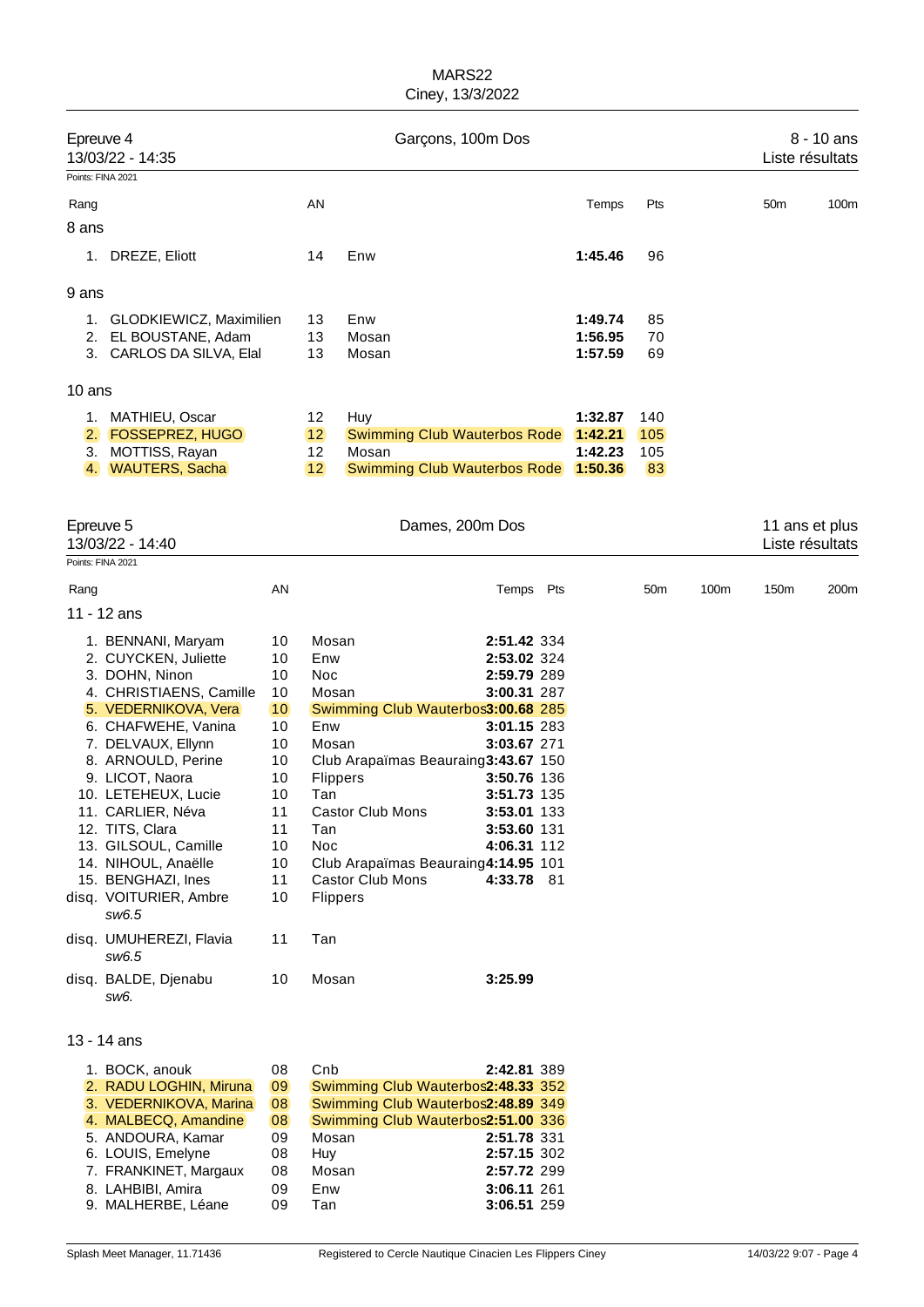#### Epreuve 5, Filles, 200m Dos, 13 - 14 ans

8. COUNARD, Emilie 07 Enw

| Rang |                                           | AN |                                                 | Temps       | Pts | 50 <sub>m</sub> | 100m | 150m | 200m |
|------|-------------------------------------------|----|-------------------------------------------------|-------------|-----|-----------------|------|------|------|
|      | 10. CRAPS, Léonie                         | 08 | Swimming team Saint Hub <sub>(3:11.47</sub> 239 |             |     |                 |      |      |      |
|      | 11. RENARD, Marie                         | 09 | Tan                                             | 3:18.77 214 |     |                 |      |      |      |
|      | 12. GURSEVER, Asya                        | 09 | <b>Noc</b>                                      | 3:26.25 191 |     |                 |      |      |      |
|      | 13. NOTTE, Louise                         | 08 | Noc                                             | 3:28.50 185 |     |                 |      |      |      |
|      | 14. BURTON, Zazie                         | 09 | Swimming team Saint Hub <sub>3</sub> :36.27 166 |             |     |                 |      |      |      |
|      | 15. BALANCIER, Lune                       | 09 | <b>Noc</b>                                      | 3:48.24 141 |     |                 |      |      |      |
|      | 16. VANHOEGAERDEN, Lily-F09se             |    | <b>Castor Club Mons</b>                         | 3:49.68 138 |     |                 |      |      |      |
|      | 17. TOUSSAINT, Jeanne                     | 08 | <b>Noc</b>                                      | 4:22.93     | -92 |                 |      |      |      |
|      | disq.  SEGUIDO ALVAREZ, Leor08            |    | Huy                                             | 3:04.12     |     |                 |      |      |      |
|      | sw6.4                                     |    |                                                 |             |     |                 |      |      |      |
|      | 15 - 16 ans                               |    |                                                 |             |     |                 |      |      |      |
|      |                                           | 07 | <b>Noc</b>                                      | 2:35.70 445 |     |                 |      |      |      |
|      | 1. ZELLER, Pauline<br>2. REMY, Clémentine | 07 | Mosan                                           | 2:37.05 434 |     |                 |      |      |      |
|      | 3. FONTAINE, Maelle                       |    |                                                 |             |     |                 |      |      |      |
|      |                                           | 07 | Noc.                                            | 2:44.94 374 |     |                 |      |      |      |
|      | 4. LAVAL SALINAS, Andrea                  | 07 | Cnb                                             | 2:45.17 373 |     |                 |      |      |      |
|      | 5. PELGRIMS, Mahaut                       | 06 | Swimming Club Wauterbos2:47.23 359              |             |     |                 |      |      |      |
|      | 6. LEFEBURE, Lily Rose                    | 07 | <b>Flippers</b>                                 | 2:52.09 330 |     |                 |      |      |      |
|      | 7. SMAL, Maeva                            | 06 | Huy                                             | 2:54.80 315 |     |                 |      |      |      |

7. SMAL, Maeva **06 Huy 12:54.80** 315<br>
8. COUNARD, Emilie 07 Enw 3:08.25 252

| Epreuve 6<br>13/03/22 - 15:20<br>Points: FINA 2021 |                                                                                                                                                                                                                                                                  | Messieurs, 200m Dos                          | 11 ans et plus<br>Liste résultats                                                                            |                                                                                                             |                 |      |                  |      |
|----------------------------------------------------|------------------------------------------------------------------------------------------------------------------------------------------------------------------------------------------------------------------------------------------------------------------|----------------------------------------------|--------------------------------------------------------------------------------------------------------------|-------------------------------------------------------------------------------------------------------------|-----------------|------|------------------|------|
| Rang                                               |                                                                                                                                                                                                                                                                  | AN                                           |                                                                                                              | Temps Pts                                                                                                   | 50 <sub>m</sub> | 100m | 150 <sub>m</sub> | 200m |
|                                                    | 11 - 12 ans                                                                                                                                                                                                                                                      |                                              |                                                                                                              |                                                                                                             |                 |      |                  |      |
|                                                    | 1. COLONERUS, Jonas<br>2. CHAU, Noah<br>3. MATHIEU, Antoine<br>4. LEGROSCOLLARD, Rom:11<br>5. WAUTHELET, Tim<br>6. JANS, Ruben<br>7. PETIT-JEAN, Tom<br>disq. ELET, Benjamin<br>sw6.4<br>disq. VANDERLINDEN, M<br>sw62<br>disq. EL BOUSTANE, Dawood 10<br>sw 6.4 | 10<br>10<br>10<br>10<br>10<br>11<br>10<br>11 | Schwimmschule St. Vith<br>Enw<br>Huy<br>Mosan<br>Cnj<br>Tan<br>Tan<br><b>Flippers</b><br><b>Noc</b><br>Mosan | 2:53.57 225<br>3:07.32 179<br>3:11.67 167<br>3:24.06 138<br>3:48.43<br>98<br>98<br>3:48.66<br>4:20.63<br>66 |                 |      |                  |      |
|                                                    | 13 - 14 ans                                                                                                                                                                                                                                                      |                                              |                                                                                                              |                                                                                                             |                 |      |                  |      |
|                                                    | 1. URBAIN, Raphael<br>2. REMY, Martin<br>3. PAUL, Tao<br>4. BOMBAERTS, Maloh<br>5. ID BOUFKER, Idris<br>disq. FALLA, Simon<br>sw6.4c                                                                                                                             | 08<br>09<br>09<br>09<br>08<br>08             | Schwimmschule St. Vith<br>Mosan<br>Flippers<br>Cnj<br><b>Castor Club Mons</b><br>Cnb                         | 2:35.52 313<br>2:52.24 230<br>2:54.93 220<br>3:09.20 174<br>3:24.25 138<br>2:48.72                          |                 |      |                  |      |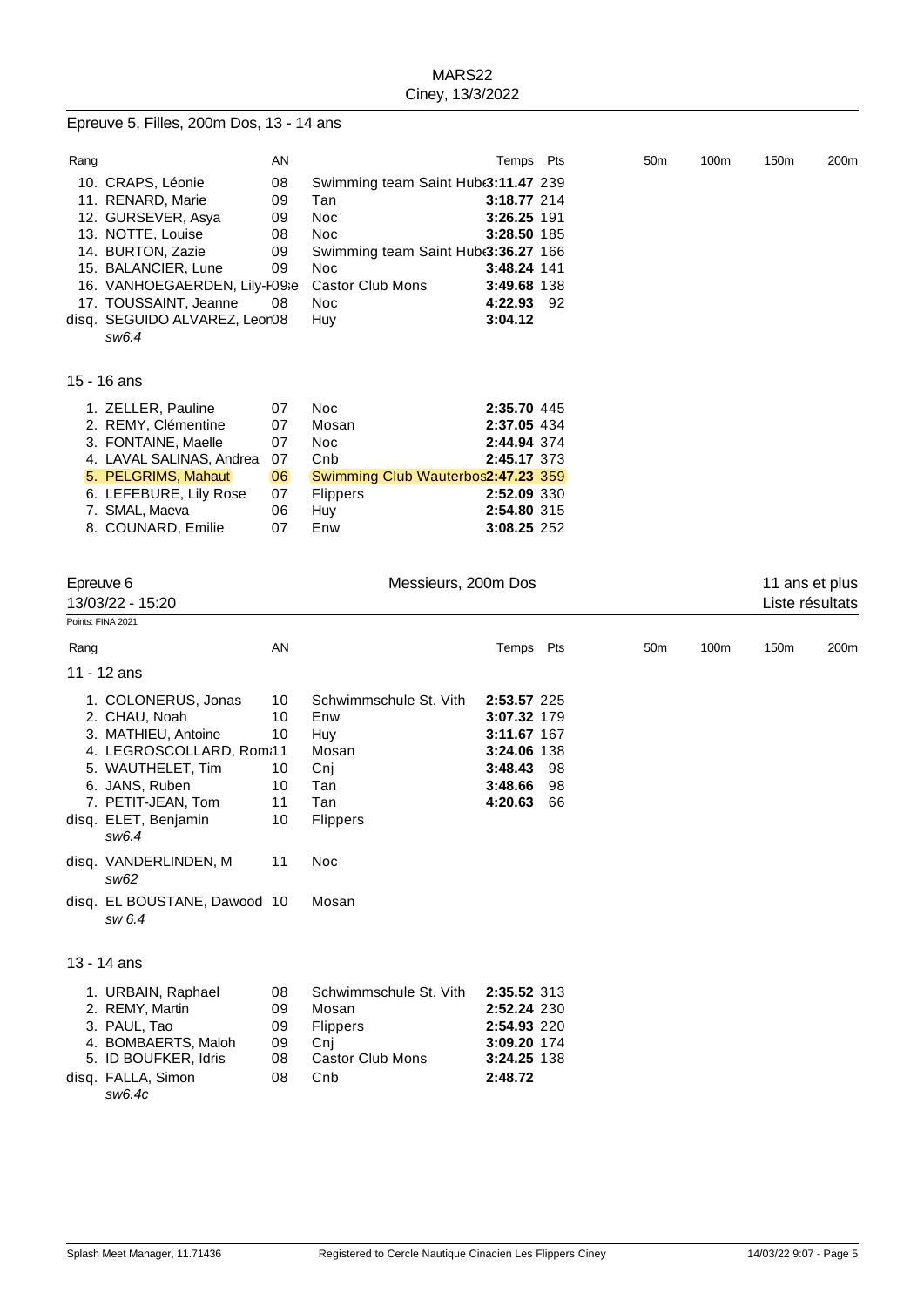#### Epreuve 6, Messieurs, 200m Dos

## 15 - 16 ans

| 1. RIHON, Bastien        | 06 | Enw                                 | 2:17.72 451 |  |
|--------------------------|----|-------------------------------------|-------------|--|
| 2. ANTONIAN, Movses      | 07 | Enw                                 | 2:19.24 436 |  |
| 3. ZEIMES, Elric         | 07 | Enw                                 | 2:20.75 422 |  |
| 4. GOIRE, Antoine        | 06 | Enw                                 | 2:30.01 349 |  |
| 5. VEDERNIKOV, Vladimir  | 06 | Swimming Club Wauterbos2:30.84 343  |             |  |
| 6. TZENOFF, Louen        | 07 | Huy                                 | 2:46.53 255 |  |
| 7. MATHIEU, Arthur       | 07 | Huy                                 | 3:04.17 188 |  |
| 8. PIERARD, Simon        | 06 | Swimming team Saint Hub 3:23.28 140 |             |  |
| 9. DEMOITIE, Clement     | 07 | Noc                                 | 3:41.32 108 |  |
| disq. PREUD'HOMME, Louis | 07 | <b>Flippers</b>                     | 2:58.87     |  |
| sw4.4                    |    |                                     |             |  |

# 17 ans et plus

| 1. DECORTE, Lucien | 05.             | Cni  | 2:32.36 333                        |  |
|--------------------|-----------------|------|------------------------------------|--|
| 2. ALLARDIN, Jules | 05 <sub>1</sub> |      | Swimming Club Wauterbos2:33.71 324 |  |
| 3. LOMBARD, Thomas | 05              | -Cni | 2:50.25 238                        |  |
| 4. GURSEVER, Tarik | 05              | Noc. | 2:56.56 214                        |  |

| Epreuve 7<br>13/03/22 - 15:50 |                            |                   | Filles, 100m Brasse                 |         | 8 - 10 ans<br>Liste résultats |                 |      |
|-------------------------------|----------------------------|-------------------|-------------------------------------|---------|-------------------------------|-----------------|------|
| Points: FINA 2021             |                            |                   |                                     |         |                               |                 |      |
| Rang                          |                            | AN                |                                     | Temps   | Pts                           | 50 <sub>m</sub> | 100m |
| 8 ans                         |                            |                   |                                     |         |                               |                 |      |
|                               | 1. CUYCKENS, Augustine     | 14                | Enw                                 | 3:03.15 | 39                            |                 |      |
| 9 ans                         |                            |                   |                                     |         |                               |                 |      |
| 1.                            | GENOT, Alix                | 13                | Enw                                 | 2:30.05 | 71                            |                 |      |
| 2.                            | THIEBAUX, Jeanne           | 13                | Club Arapaïmas Beauraing            | 2:34.74 | 65                            |                 |      |
| 3.                            | BRION, Zoé                 | 13                | Mosan                               | 2:44.55 | 54                            |                 |      |
| 10 ans                        |                            |                   |                                     |         |                               |                 |      |
| $\mathbf{1}$                  | <b>VAN SINTEJAN, Manon</b> | 12                | <b>Swimming Club Wauterbos Rode</b> | 1:40.28 | 240                           |                 |      |
| 2.                            | DOHN, Lilou                | 12                | <b>Noc</b>                          | 1:44.58 | 212                           |                 |      |
| 3.                            | DORMAL, Elise              | $12 \overline{ }$ | flipper club natation Saint georges | 1:47.69 | 194                           |                 |      |
| 4.                            | BACH, Megane               | 12                | Schwimmschule St. Vith              | 1:53.67 | 165                           |                 |      |
| 5.                            | HAVELANGE, Océane          | $12 \overline{ }$ | Club Arapaïmas Beauraing            | 1:56.79 | 152                           |                 |      |
| 6.                            | HODENIUS, Shania           | 12                | Schwimmschule St. Vith              | 1:56.93 | 151                           |                 |      |
| 7.                            | MES, Tialda                | 12                | Schwimmschule St. Vith              | 1:57.09 | 151                           |                 |      |
| 8.                            | ANDOURA, Sidra             | 12                | Mosan                               | 1:57.82 | 148                           |                 |      |
| 9.                            | REMACLE, Olivia            | 12                | <b>Flippers</b>                     | 2:08.81 | 113                           |                 |      |
| 10.                           | BALON, Ines                | $12 \overline{ }$ | <b>Flippers</b>                     | 2:10.60 | 108                           |                 |      |
| 11.                           | CAPIOT, Alexanne           | 12                | Cnj                                 | 2:41.82 | 57                            |                 |      |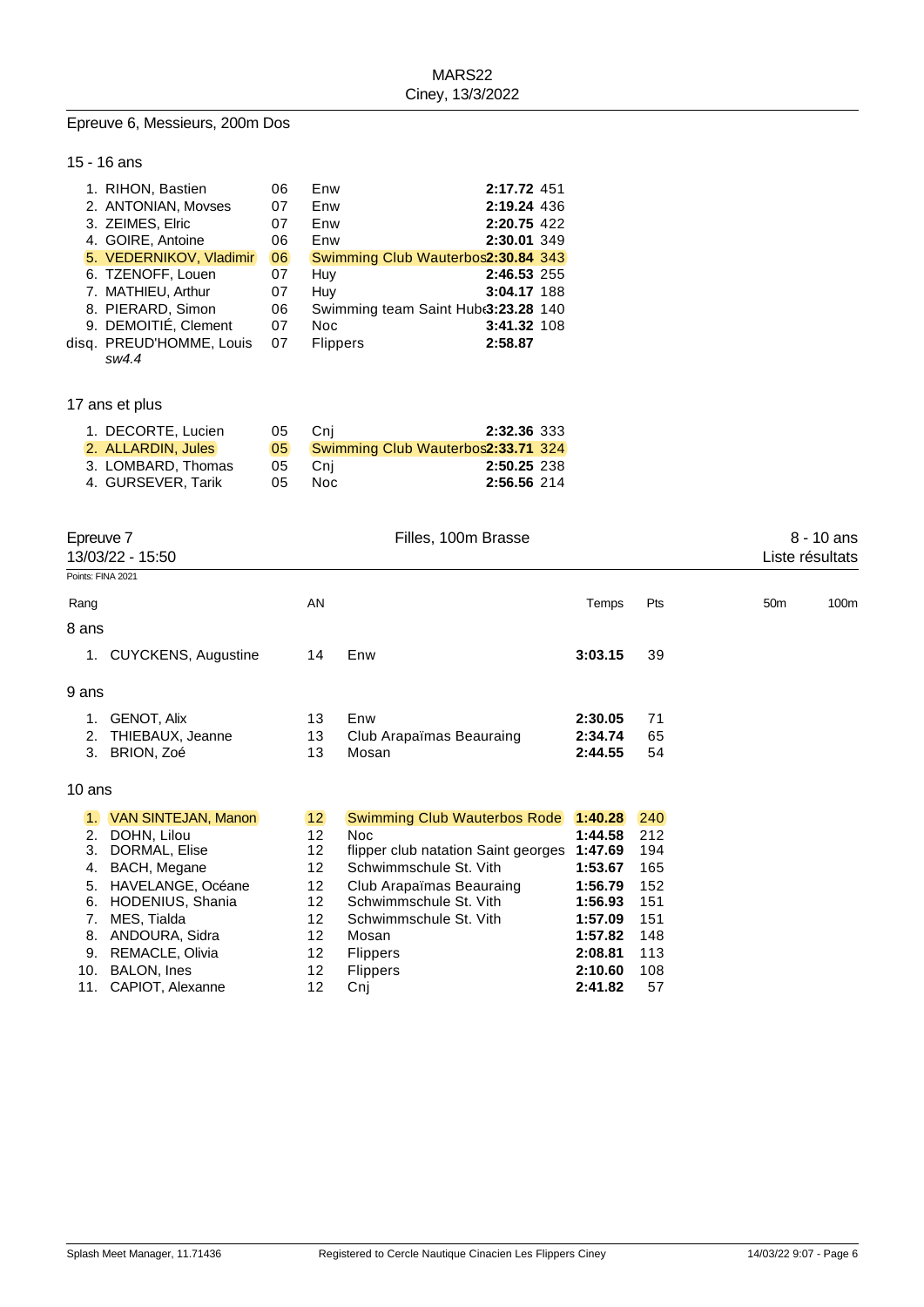| Epreuve 8<br>13/03/22 - 16:00 |                                            |          | Garçons, 100m Brasse |                                                                          |                            |  |         |                 |      | 8 - 10 ans<br>Liste résultats |      |  |
|-------------------------------|--------------------------------------------|----------|----------------------|--------------------------------------------------------------------------|----------------------------|--|---------|-----------------|------|-------------------------------|------|--|
|                               | Points: FINA 2021                          |          |                      |                                                                          |                            |  |         |                 |      |                               |      |  |
| Rang                          |                                            |          | ΑN                   |                                                                          |                            |  | Temps   | Pts             |      | 50 <sub>m</sub>               | 100m |  |
| 8 ans                         |                                            |          |                      |                                                                          |                            |  |         |                 |      |                               |      |  |
|                               |                                            |          |                      |                                                                          |                            |  |         |                 |      |                               |      |  |
|                               | 1. CHRISTIAENS, Tom                        |          | 14                   | Mosan                                                                    |                            |  | 2:11.63 | 74              |      |                               |      |  |
| 9 ans                         |                                            |          |                      |                                                                          |                            |  |         |                 |      |                               |      |  |
|                               |                                            |          |                      |                                                                          |                            |  |         |                 |      |                               |      |  |
|                               | 1. GUILLEAUME, Jeremiah                    |          | 13                   | Mosan                                                                    |                            |  | 2:13.61 | 71              |      |                               |      |  |
|                               | 2. CARLOS DA SILVA, Elal                   |          | 13                   | Mosan                                                                    |                            |  | 2:22.42 | 58              |      |                               |      |  |
| 10 ans                        |                                            |          |                      |                                                                          |                            |  |         |                 |      |                               |      |  |
|                               |                                            |          |                      |                                                                          |                            |  |         |                 |      |                               |      |  |
|                               | 1. WAUTERS, Sacha                          |          | 12                   | Swimming Club Wauterbos Rode 2:05.36                                     |                            |  |         | 86              |      |                               |      |  |
|                               |                                            |          |                      |                                                                          |                            |  |         |                 |      |                               |      |  |
| Epreuve 9                     |                                            |          |                      | Dames, 200m Brasse                                                       |                            |  |         |                 |      | 11 ans et plus                |      |  |
|                               | 13/03/22 - 16:05                           |          |                      |                                                                          |                            |  |         |                 |      | Liste résultats               |      |  |
|                               | Points: FINA 2021                          |          |                      |                                                                          |                            |  |         |                 |      |                               |      |  |
| Rang                          |                                            | AN       |                      |                                                                          | Temps Pts                  |  |         | 50 <sub>m</sub> | 100m | 150m                          | 200m |  |
|                               | 11 - 12 ans                                |          |                      |                                                                          |                            |  |         |                 |      |                               |      |  |
|                               |                                            |          |                      |                                                                          |                            |  |         |                 |      |                               |      |  |
|                               | 1. FONTAINE, Heloise<br>2. LEUSCHEN, Hanna | 10<br>10 | <b>Noc</b>           | Schwimmschule St. Vith                                                   | 3:12.87 339<br>3:17.26 317 |  |         |                 |      |                               |      |  |
|                               | 3. DE GYNS, Lilwenn                        | 11       | Mosan                |                                                                          | 3:19.48 307                |  |         |                 |      |                               |      |  |
|                               | 4. CUYCKEN, Juliette                       | 10       | Enw                  |                                                                          | 3:24.87 283                |  |         |                 |      |                               |      |  |
|                               | 5. GASPAR, Olivia                          | 10       | Cnb                  |                                                                          | 3:31.92 256                |  |         |                 |      |                               |      |  |
|                               | 6. CHAFWEHE, Vanina                        | 10       | Enw                  |                                                                          | 3:39.73 229                |  |         |                 |      |                               |      |  |
|                               | 7. DELIGNERE, Eva                          | 10       | Cnb                  |                                                                          | 3:52.36 194                |  |         |                 |      |                               |      |  |
|                               | 8. GUILLEAUME, Louisa                      | 10       | Mosan                |                                                                          | 3:59.21 178                |  |         |                 |      |                               |      |  |
|                               | 9. GILSOUL, Camille                        | 10       | Noc                  |                                                                          | 4:01.82 172                |  |         |                 |      |                               |      |  |
|                               | 10. VANHOUTTE, Thaïs                       | 11       |                      | Club Arapaïmas Beauraing4:12.65 151                                      |                            |  |         |                 |      |                               |      |  |
|                               | 11. NIHOUL, Anaëlle                        | 10       |                      | Club Arapaïmas Beauraing4:18.49 141                                      |                            |  |         |                 |      |                               |      |  |
|                               | 12. VOITURIER, Ambre                       | 10       | Flippers             |                                                                          | 4:21.58 136                |  |         |                 |      |                               |      |  |
|                               | disq. BERNARD, Emma                        | 10       | <b>Noc</b>           |                                                                          |                            |  |         |                 |      |                               |      |  |
|                               | disq. ARNOULD, Perine                      | 10       |                      | Club Arapaïmas Beauraing                                                 |                            |  |         |                 |      |                               |      |  |
|                               | 13 - 14 ans                                |          |                      |                                                                          |                            |  |         |                 |      |                               |      |  |
|                               |                                            |          |                      |                                                                          |                            |  |         |                 |      |                               |      |  |
|                               | 1. BOCK, anouk                             | 08       | Cnb                  |                                                                          | 3:00.31 415                |  |         |                 |      |                               |      |  |
|                               | 2. BUDNAK, Carolina                        | 08       |                      | Swimming Club Wauterbos3:00.80 412<br>Swimming Club Wauterbos3:18.85 309 |                            |  |         |                 |      |                               |      |  |
|                               | 3. TOUQUET, Laura<br>4. LAHBIBI, Amira     | 09<br>09 | Enw                  |                                                                          | 3:21.86 296                |  |         |                 |      |                               |      |  |
|                               | 5. LOUIS, Emelyne                          | 08       | Huy                  |                                                                          | 3:23.68 288                |  |         |                 |      |                               |      |  |
|                               | 6. LAOUREUX, Floriane                      | 08       | Noc                  |                                                                          | 3:28.85 267                |  |         |                 |      |                               |      |  |
|                               | 7. CRAPS, Léonie                           | 08       |                      | Swimming team Saint Hub 3:33.28 251                                      |                            |  |         |                 |      |                               |      |  |
|                               | 8. GURSEVER, Asya                          | 09       | Noc                  |                                                                          | 3:34.11 248                |  |         |                 |      |                               |      |  |
|                               | 9. MARECHAL, Romane                        | 08       |                      | Swimming Club Wauterbos3:38.88 232                                       |                            |  |         |                 |      |                               |      |  |
|                               | 10. SEGUIDO ALVAREZ, Leor08                |          | Huy                  |                                                                          | 3:39.59 230                |  |         |                 |      |                               |      |  |
|                               | 11. VANHOEGAERDEN, Lily-F09se              |          |                      | <b>Castor Club Mons</b>                                                  | 3:40.97 225                |  |         |                 |      |                               |      |  |
|                               | 12. JAUMOULLE, Inès                        | 09       | Noc                  |                                                                          | 3:44.60 215                |  |         |                 |      |                               |      |  |
|                               | 13. BOREUX, Gemma                          | 08       | Cnb                  |                                                                          | 4:03.52 168                |  |         |                 |      |                               |      |  |
|                               | 14. VALENTI, Sarah                         | 08       |                      | <b>Castor Club Mons</b>                                                  | 4:13.97 148                |  |         |                 |      |                               |      |  |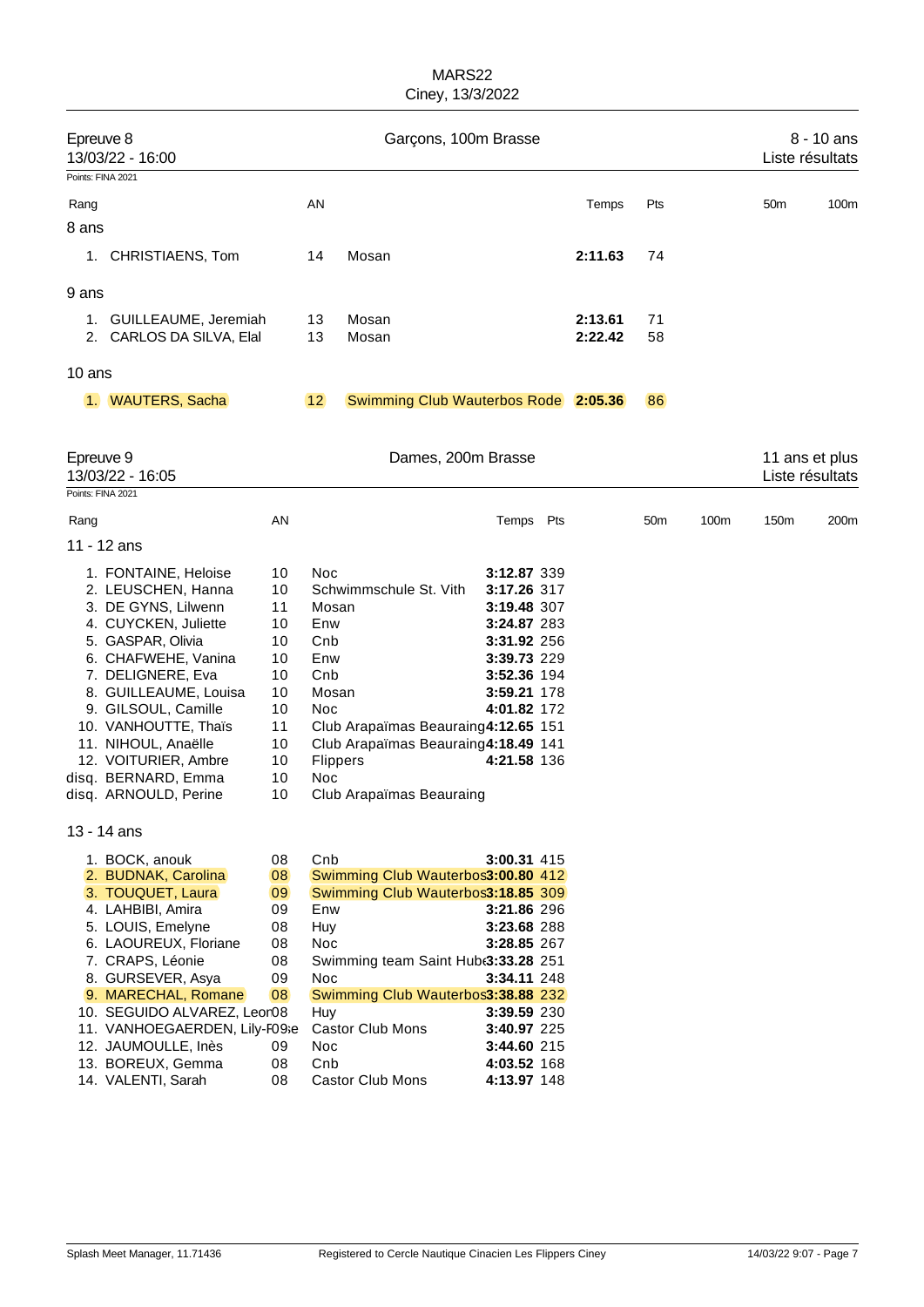# Epreuve 9, Dames, 200m Brasse

# 15 - 16 ans

| 1. FONTAINE, Maelle         | 07 | Noc.       | 3:01.04 410 |  |
|-----------------------------|----|------------|-------------|--|
| 2. LENEAU, Camille          | 07 | Cni        | 3:08.61 363 |  |
| 3. LAOUREUX. Juliette       | 07 | Noc.       | 3:14.49 331 |  |
| 4. SMAL, Maeva              | 06 | Huy        | 3:25.69 280 |  |
| 5. BALANCIER, Louve         | 07 | <b>Noc</b> | 3:27.23 273 |  |
| 6. COUNARD, Emilie          | 07 | Enw        | 3:30.21 262 |  |
| 7. LAMBERT, Zoe             | 07 | Noc.       | 3:36.41 240 |  |
| 8. LAVAL SALINAS, Andrea 07 |    | Cnb        | 3:40.54 227 |  |
| 9. STOUVENAKER, Charline06  |    | Cnb        | 4:47.97 102 |  |
|                             |    |            |             |  |

# 17 ans et plus

| 1. CONRAD, Luna   | Swimming team Saint Hub 3:32.47 254 |  |
|-------------------|-------------------------------------|--|
| 2. PARENT, Alexie | Club Arapaïmas Beauraing3:50.33 199 |  |

| Epreuve 10<br>13/03/22 - 16:40 | Messieurs, 200m Brasse |                                                 |             |  |                 |      |      | 11 ans et plus<br>Liste résultats |  |  |
|--------------------------------|------------------------|-------------------------------------------------|-------------|--|-----------------|------|------|-----------------------------------|--|--|
| Points: FINA 2021              |                        |                                                 |             |  |                 |      |      |                                   |  |  |
| Rang                           | AN                     |                                                 | Temps Pts   |  | 50 <sub>m</sub> | 100m | 150m | 200m                              |  |  |
| 11 - 12 ans                    |                        |                                                 |             |  |                 |      |      |                                   |  |  |
| 1. COLONERUS, Jonas            | 10                     | Schwimmschule St. Vith                          | 3:16.53 228 |  |                 |      |      |                                   |  |  |
| 2. CHAU, Noah                  | 10                     | Enw                                             | 3:39.30 164 |  |                 |      |      |                                   |  |  |
| 3. AERTS, Mads                 | 11                     | Swimming Club Wauterbos3:43.13 156              |             |  |                 |      |      |                                   |  |  |
| 4. TILLIEUX, Mathys            | 11                     | <b>Noc</b>                                      | 3:49.49 143 |  |                 |      |      |                                   |  |  |
| 5. KERFF, Peter                | 10                     | Mosan                                           | 3:54.51 134 |  |                 |      |      |                                   |  |  |
| 6. MATHIEU, Antoine            | 10                     | Huy                                             | 4:05.17 117 |  |                 |      |      |                                   |  |  |
| 7. WAUTHELET, Tim              | 10                     | Cnj                                             | 4:15.53 103 |  |                 |      |      |                                   |  |  |
| 8. VANDENDYCK, Zenohey 10      |                        | Mosan                                           | 4:43.86 75  |  |                 |      |      |                                   |  |  |
| 13 - 14 ans                    |                        |                                                 |             |  |                 |      |      |                                   |  |  |
| 1. CHRISTIAENS, Théo           | 08                     | Mosan                                           | 2:59.67 299 |  |                 |      |      |                                   |  |  |
| 2. PAUL, Tao                   | 09                     | <b>Flippers</b>                                 | 3:02.97 283 |  |                 |      |      |                                   |  |  |
| 3. DUBOIS, Simon               | 09                     | Mosan                                           | 3:16.30 229 |  |                 |      |      |                                   |  |  |
| 4. MAQUET, Louis               | 08                     | Swimming team Saint Hub <sub>3</sub> :26.52 196 |             |  |                 |      |      |                                   |  |  |
| 5. FABRE, Mewen                | 08                     | <b>Flippers</b>                                 | 3:32.35 181 |  |                 |      |      |                                   |  |  |
| 6. HENRY, Milo                 | 08                     | Club Arapaïmas Beauraing3:48.93 144             |             |  |                 |      |      |                                   |  |  |
| 7. DEBEHOGNE, Théo             | 09                     | Noc                                             | 3:55.67 132 |  |                 |      |      |                                   |  |  |
| 8. DEGEEST, Théo               | 09                     | Cnj                                             | 4:33.78 84  |  |                 |      |      |                                   |  |  |
| 15 - 16 ans                    |                        |                                                 |             |  |                 |      |      |                                   |  |  |
| 1. ZEIMES, Elric               | 07                     | Enw                                             | 2:49.03 359 |  |                 |      |      |                                   |  |  |
| 2. ANTONIAN, Movses            | 07                     | Enw                                             | 2:49.73 354 |  |                 |      |      |                                   |  |  |
| 3. RIHON, Bastien              | 06                     | Enw                                             | 2:53.42 332 |  |                 |      |      |                                   |  |  |
| 4. PREUD'HOMME, Louis          | 07                     | <b>Flippers</b>                                 | 3:00.78 293 |  |                 |      |      |                                   |  |  |
| 5. GOIRE, Antoine              | 06                     | Enw                                             | 3:04.97 274 |  |                 |      |      |                                   |  |  |
| 6. TZENOFF, Louen              | 07                     | Huy                                             | 3:11.95 245 |  |                 |      |      |                                   |  |  |
| 7. PIERARD, Simon              | 06                     | Swimming team Saint Hub(3:34.91 174             |             |  |                 |      |      |                                   |  |  |
| 8. MATHIEU, Arthur             | 07                     | Huy                                             | 3:35.79 172 |  |                 |      |      |                                   |  |  |
| 17 ans et plus                 |                        |                                                 |             |  |                 |      |      |                                   |  |  |
| 1. JANSSEN, Sam                | 05                     | Swimming Club Wauterbos2:45.51 382              |             |  |                 |      |      |                                   |  |  |
| 2. RENARD, Enzo                | 04                     | Cnb                                             | 2:50.99 347 |  |                 |      |      |                                   |  |  |
| 3. DECORTE, Lucien             | 05                     | Cnj                                             | 3:01.95 288 |  |                 |      |      |                                   |  |  |
|                                |                        |                                                 |             |  |                 |      |      |                                   |  |  |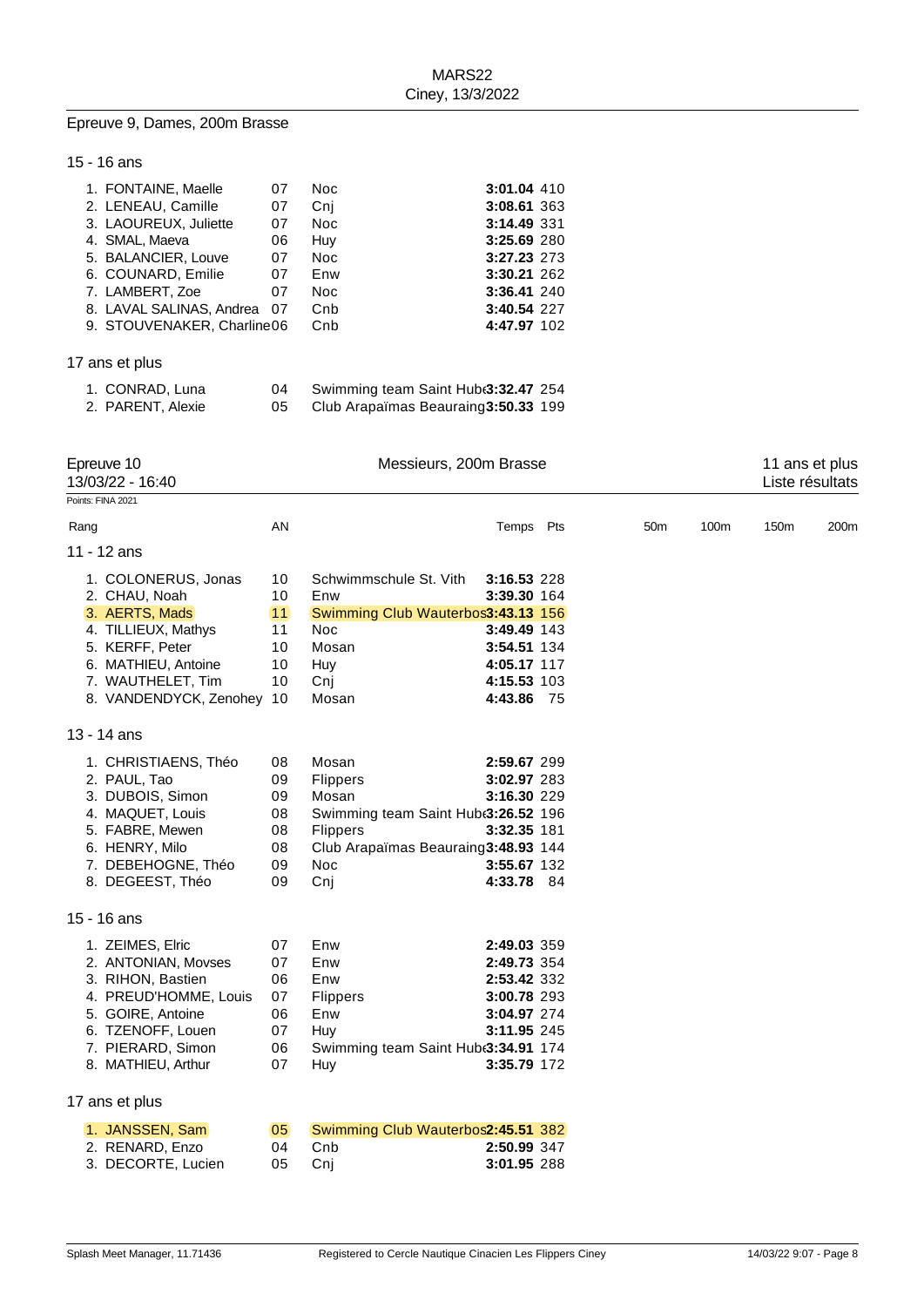| Epreuve 11<br>13/03/22 - 17:10 |                                                                                                                                                                                                                                                              |                                                                      | Filles, 100m Libre                                                                                                                                                                                                                                                                                    |                                                                                                                       |                                                                               |                 | 8 - 10 ans<br>Liste résultats |
|--------------------------------|--------------------------------------------------------------------------------------------------------------------------------------------------------------------------------------------------------------------------------------------------------------|----------------------------------------------------------------------|-------------------------------------------------------------------------------------------------------------------------------------------------------------------------------------------------------------------------------------------------------------------------------------------------------|-----------------------------------------------------------------------------------------------------------------------|-------------------------------------------------------------------------------|-----------------|-------------------------------|
| Points: FINA 2021              |                                                                                                                                                                                                                                                              |                                                                      |                                                                                                                                                                                                                                                                                                       |                                                                                                                       |                                                                               |                 |                               |
| Rang                           |                                                                                                                                                                                                                                                              | AN                                                                   |                                                                                                                                                                                                                                                                                                       | Temps                                                                                                                 | Pts                                                                           | 50 <sub>m</sub> | 100m                          |
| 8 ans                          |                                                                                                                                                                                                                                                              |                                                                      |                                                                                                                                                                                                                                                                                                       |                                                                                                                       |                                                                               |                 |                               |
| 1.<br>2.<br>3.                 | WÉGRIA, Léa<br>VELLA, Chiara<br>D'INTINO, Livia<br>4. CUYCKENS, Augustine                                                                                                                                                                                    | 14<br>14<br>14<br>14                                                 | Enw<br>Tan<br>Tan<br>Enw                                                                                                                                                                                                                                                                              | 1:41.75<br>2:14.07<br>2:25.07<br>2:32.28                                                                              | 120<br>52<br>41<br>35                                                         |                 |                               |
| 9 ans                          |                                                                                                                                                                                                                                                              |                                                                      |                                                                                                                                                                                                                                                                                                       |                                                                                                                       |                                                                               |                 |                               |
| 1.<br>2.                       | <b>GENOT, Alix</b><br>BRION, Zoé<br>3. THIEBAUX, Jeanne                                                                                                                                                                                                      | 13<br>13<br>13                                                       | Enw<br>Mosan<br>Club Arapaïmas Beauraing                                                                                                                                                                                                                                                              | 2:07.50<br>2:13.83<br>2:20.87                                                                                         | 61<br>52<br>45                                                                |                 |                               |
| 10 ans                         |                                                                                                                                                                                                                                                              |                                                                      |                                                                                                                                                                                                                                                                                                       |                                                                                                                       |                                                                               |                 |                               |
| 2.<br>4.<br>6.<br>8.<br>9.     | 1. HAVELANGE, Océane<br><b>TOUQUET, Eline</b><br>3. VAN SINTEJAN, Manon<br>DORMAL, Elise<br>5. HODENIUS, Shania<br>MOREAU, Lauralyne<br>7. DOHN, Lilou<br>MES, Tialda<br>ID BOUFKER, Selma<br>10. CAPIOT, Alexanne<br>11. BALON, Ines<br>12. REMACLE, Olivia | 12<br>12<br>12<br>12<br>12<br>12<br>12<br>12<br>12<br>12<br>12<br>12 | Club Arapaïmas Beauraing<br><b>Swimming Club Wauterbos Rode</b><br><b>Swimming Club Wauterbos Rode</b><br>flipper club natation Saint georges 1:33.34<br>Schwimmschule St. Vith<br><b>Castor Club Mons</b><br>Noc<br>Schwimmschule St. Vith<br><b>Castor Club Mons</b><br>Cnj<br>Flippers<br>Flippers | 1:24.60<br>1:29.73<br>1:32.09<br>1:33.67<br>1:39.82<br>1:42.49<br>1:46.03<br>1:48.04<br>2:04.81<br>2:09.80<br>2:35.30 | 209<br>175<br>162<br>156<br>154<br>127<br>117<br>106<br>100<br>65<br>58<br>33 |                 |                               |
|                                | Epreuve 12<br>13/03/22 - 17:25                                                                                                                                                                                                                               |                                                                      | Garçons, 100m Libre                                                                                                                                                                                                                                                                                   |                                                                                                                       |                                                                               |                 | 8 - 10 ans<br>Liste résultats |
| Points: FINA 2021              |                                                                                                                                                                                                                                                              |                                                                      |                                                                                                                                                                                                                                                                                                       |                                                                                                                       |                                                                               |                 |                               |
| Rang<br>8 ans                  |                                                                                                                                                                                                                                                              | AN                                                                   |                                                                                                                                                                                                                                                                                                       | Temps                                                                                                                 | Pts                                                                           | 50 <sub>m</sub> | 100m                          |
| 1.<br>2.                       | DREZE, Eliott<br>CHRISTIAENS, Tom                                                                                                                                                                                                                            | 14<br>14                                                             | Enw<br>Mosan                                                                                                                                                                                                                                                                                          | 1:36.92<br>1:46.07                                                                                                    | 99<br>76                                                                      |                 |                               |
| 9 ans                          |                                                                                                                                                                                                                                                              |                                                                      |                                                                                                                                                                                                                                                                                                       |                                                                                                                       |                                                                               |                 |                               |
|                                | 1. GLODKIEWICZ, Maximilien<br>2. EL BOUSTANE, Adam<br>3. GUILLEAUME, Jeremiah                                                                                                                                                                                | 13<br>13<br>13                                                       | Enw<br>Mosan<br>Mosan                                                                                                                                                                                                                                                                                 | 1:44.35<br>1:56.01<br>1:56.06                                                                                         | 79<br>58<br>58                                                                |                 |                               |
| 10 ans                         |                                                                                                                                                                                                                                                              |                                                                      |                                                                                                                                                                                                                                                                                                       |                                                                                                                       |                                                                               |                 |                               |
|                                | 1. MATHIEU, Oscar<br>2. FOSSEPREZ, HUGO<br>3. WAUTERS, Sacha                                                                                                                                                                                                 | 12<br>12<br>12                                                       | Huy<br><b>Swimming Club Wauterbos Rode</b><br><b>Swimming Club Wauterbos Rode</b>                                                                                                                                                                                                                     | 1:28.51<br>1:34.23<br>1:43.23                                                                                         | 130<br>108<br>82                                                              |                 |                               |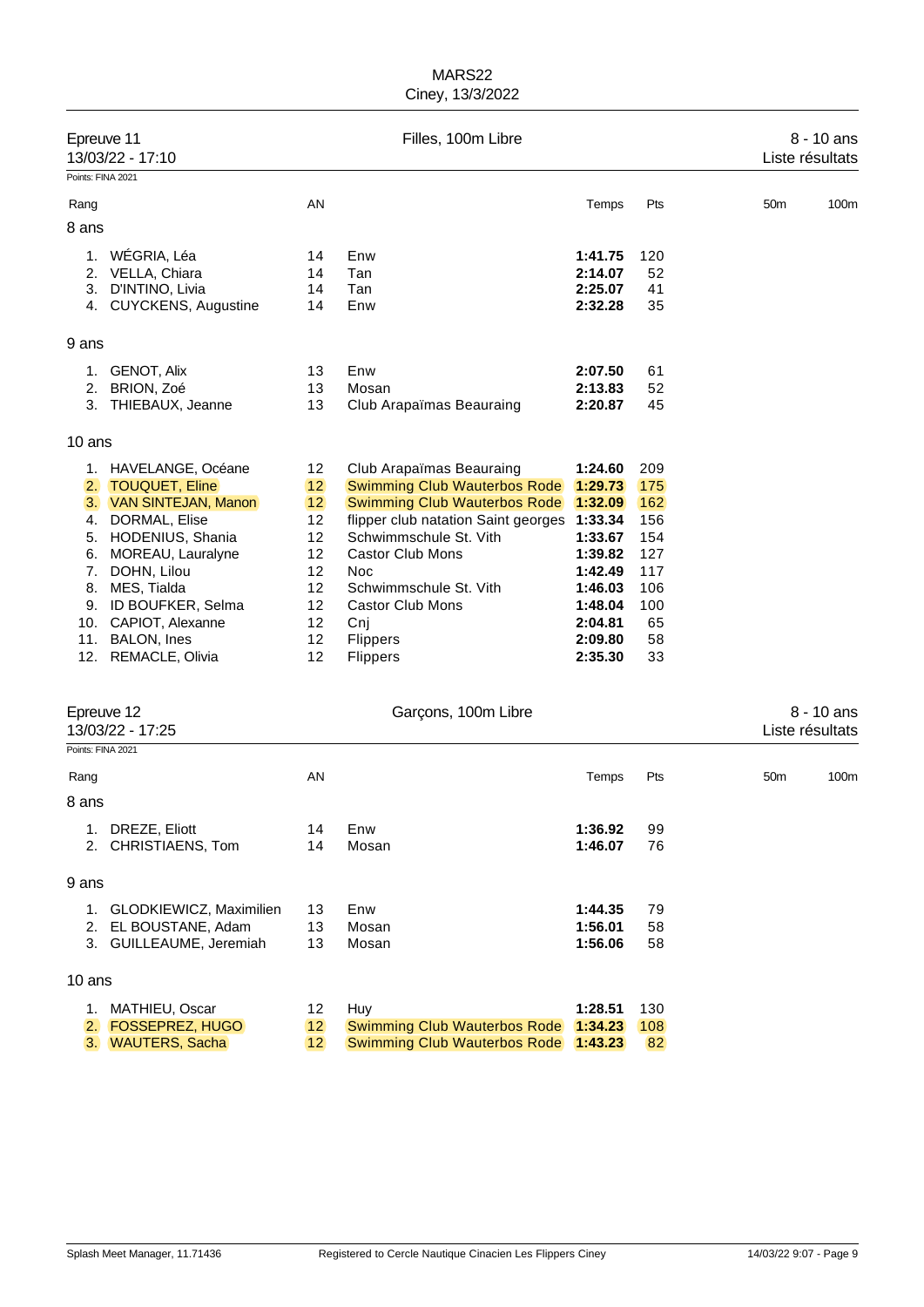|      | Epreuve 13<br>13/03/22 - 17:30                  |          |                                            | Dames, 200m Libre          |                 |      | 11 ans et plus<br>Liste résultats |      |
|------|-------------------------------------------------|----------|--------------------------------------------|----------------------------|-----------------|------|-----------------------------------|------|
|      | Points: FINA 2021                               |          |                                            |                            |                 |      |                                   |      |
| Rang |                                                 | AN       |                                            | Temps Pts                  | 50 <sub>m</sub> | 100m | 150m                              | 200m |
|      | 11 - 12 ans                                     |          |                                            |                            |                 |      |                                   |      |
|      |                                                 |          |                                            |                            |                 |      |                                   |      |
|      | 1. VEDERNIKOVA, Vera                            | 10       | Swimming Club Wauterbos2:37.80 342         |                            |                 |      |                                   |      |
|      | 2. CHRISTIAENS, Camille<br>3. CUYCKEN, Juliette | 10<br>10 | Mosan<br>Enw                               | 2:38.57 337<br>2:42.68 312 |                 |      |                                   |      |
|      | 4. CHAFWEHE, Vanina                             | 10       | Enw                                        | 2:43.45 308                |                 |      |                                   |      |
|      | 5. DOHN, Ninon                                  | 10       | Noc                                        | 2:47.37 287                |                 |      |                                   |      |
|      | 6. MARCHAL, Lauraline                           | 11       | <b>Noc</b>                                 | 2:50.07 273                |                 |      |                                   |      |
|      | 7. DELVAUX, Ellynn                              | 10       | Mosan                                      | 2:51.06 269                |                 |      |                                   |      |
|      | 8. CEULEERS, Aliya                              | 10       | flipper club natation Saint g2:56.59 244   |                            |                 |      |                                   |      |
|      | 9. BALDE, Djenabu                               | 10       | Mosan                                      | <b>3:06.27 208</b>         |                 |      |                                   |      |
|      | 10. LICOT, Naora                                | 10       | <b>Flippers</b>                            | 3:16.87 176                |                 |      |                                   |      |
|      | 11. GUILLEAUME, Louisa                          | 10       | Mosan                                      | 3:18.69 171                |                 |      |                                   |      |
|      | 12. VANHOUTTE, Thaïs                            | 11       | Club Arapaïmas Beauraing 3:20.46 167       |                            |                 |      |                                   |      |
|      | 13. LETEHEUX, Lucie                             | 10       | Tan                                        | 3:23.60 159                |                 |      |                                   |      |
|      | 14. CARLIER, Néva                               | 11       | Castor Club Mons                           | 3:30.02 145                |                 |      |                                   |      |
|      | 15. UMUHEREZI, Flavia                           | 11       | Tan                                        | 3:34.03 137                |                 |      |                                   |      |
|      | 16. VOITURIER, Ambre                            | 10       | <b>Flippers</b>                            | 3:40.37 125                |                 |      |                                   |      |
|      | 17. NIHOUL, Anaëlle                             | 10       | Club Arapaïmas Beauraing3:43.81 120        |                            |                 |      |                                   |      |
|      | 18. ARNOULD, Perine                             | 10       | Club Arapaïmas Beauraing3:46.52 115        |                            |                 |      |                                   |      |
|      | 19. TITS, Clara                                 | 11       | Tan                                        | <b>3:50.21 110</b>         |                 |      |                                   |      |
|      | 20. BENGHAZI, Ines                              | 11       | Castor Club Mons                           | 4:13.63 82                 |                 |      |                                   |      |
|      | 13 - 14 ans                                     |          |                                            |                            |                 |      |                                   |      |
|      | 1. RADU LOGHIN, Miruna                          | 09       | Swimming Club Wauterbos2:21.65 473         |                            |                 |      |                                   |      |
|      | 2. BOCK, anouk                                  | 08       | Cnb                                        | 2:21.95 470                |                 |      |                                   |      |
|      | 3. VEDERNIKOVA, Marina                          | 08       | Swimming Club Wauterbos2:23.79 452         |                            |                 |      |                                   |      |
|      | 4. BUDNAK, Carolina                             | 08       | Swimming Club Wauterbos2:23.87 452         |                            |                 |      |                                   |      |
|      | 5. LAHBIBI, Amira                               | 09       | Enw                                        | 2:33.12 375                |                 |      |                                   |      |
|      | 6. MALBECQ, Amandine                            | 08       | Swimming Club Wauterbos2:34.42 365         |                            |                 |      |                                   |      |
|      | 7. TOUQUET, Laura                               | 09       | Swimming Club Wauterbos2:34.81 362         |                            |                 |      |                                   |      |
|      | 8. LOUIS, Emelyne                               | 08       | Huy                                        | 2:37.37 345                |                 |      |                                   |      |
|      | 9. MARECHAL, Romane                             | 08       | Swimming Club Wauterbos2:43.77 306         |                            |                 |      |                                   |      |
|      | 10. LAOUREUX, Floriane                          | 08       | <b>Noc</b>                                 | 2:54.29 254                |                 |      |                                   |      |
|      | 11. SEGUIDO ALVAREZ, Leor08                     |          | Huy                                        | 2:55.06 251                |                 |      |                                   |      |
|      | 12. MALHERBE, Léane                             | 09       | Tan                                        | 2:59.33 233                |                 |      |                                   |      |
|      | 13. CRAPS, Léonie                               | 08       | Swimming team Saint Hub(2:59.95 231        |                            |                 |      |                                   |      |
|      | 14. VANHOEGAERDEN, Lily-F09se                   |          | Castor Club Mons                           | 3:02.07 223                |                 |      |                                   |      |
|      | 15. RENARD, Marie                               | 09       | Tan                                        | 3:03.66 217                |                 |      |                                   |      |
|      | 16. BOREUX, Gemma<br>17. BURTON, Zazie          | 08       | Cnb<br>Swimming team Saint Hub(3:14.48 183 | 3:12.87 187                |                 |      |                                   |      |
|      | 18. VALENTI, Sarah                              | 09       | <b>Castor Club Mons</b>                    |                            |                 |      |                                   |      |
|      | 19. BALANCIER, Lune                             | 08<br>09 | <b>Noc</b>                                 | 3:29.23 147<br>3:49.67 111 |                 |      |                                   |      |
|      |                                                 |          |                                            |                            |                 |      |                                   |      |
|      | 15 - 16 ans                                     |          |                                            |                            |                 |      |                                   |      |
|      | 1. ZELLER, Pauline                              | 07       | Noc                                        | 2:19.50 496                |                 |      |                                   |      |
|      | 2. FONTAINE, Maelle                             | 07       | Noc                                        | 2:29.07 406                |                 |      |                                   |      |
|      | 3. LAVAL SALINAS, Andrea                        | 07       | Cnb                                        | 2:29.09 406                |                 |      |                                   |      |
|      | 4. LENEAU, Camille                              | 07       | Cnj                                        | 2:29.63 401                |                 |      |                                   |      |
|      | 5. PELGRIMS, Mahaut                             | 06       | Swimming Club Wauterbos2:30.17 397         |                            |                 |      |                                   |      |
|      | 6. LEFEBURE, Lily Rose                          | 07       | <b>Flippers</b>                            | 2:36.88 348                |                 |      |                                   |      |
|      | 7. COUNARD, Emilie                              | 07       | Enw                                        | 2:40.21 327                |                 |      |                                   |      |
|      | 8. LAOUREUX, Juliette                           | 07       | Noc                                        | 2:41.49 319                |                 |      |                                   |      |
|      | 9. SMAL, Maeva                                  | 06       | Huy                                        | 2:44.14 304                |                 |      |                                   |      |
|      | 10. LUDINANT, Marie                             | 07       | <b>Flippers</b>                            | 3:05.19 212                |                 |      |                                   |      |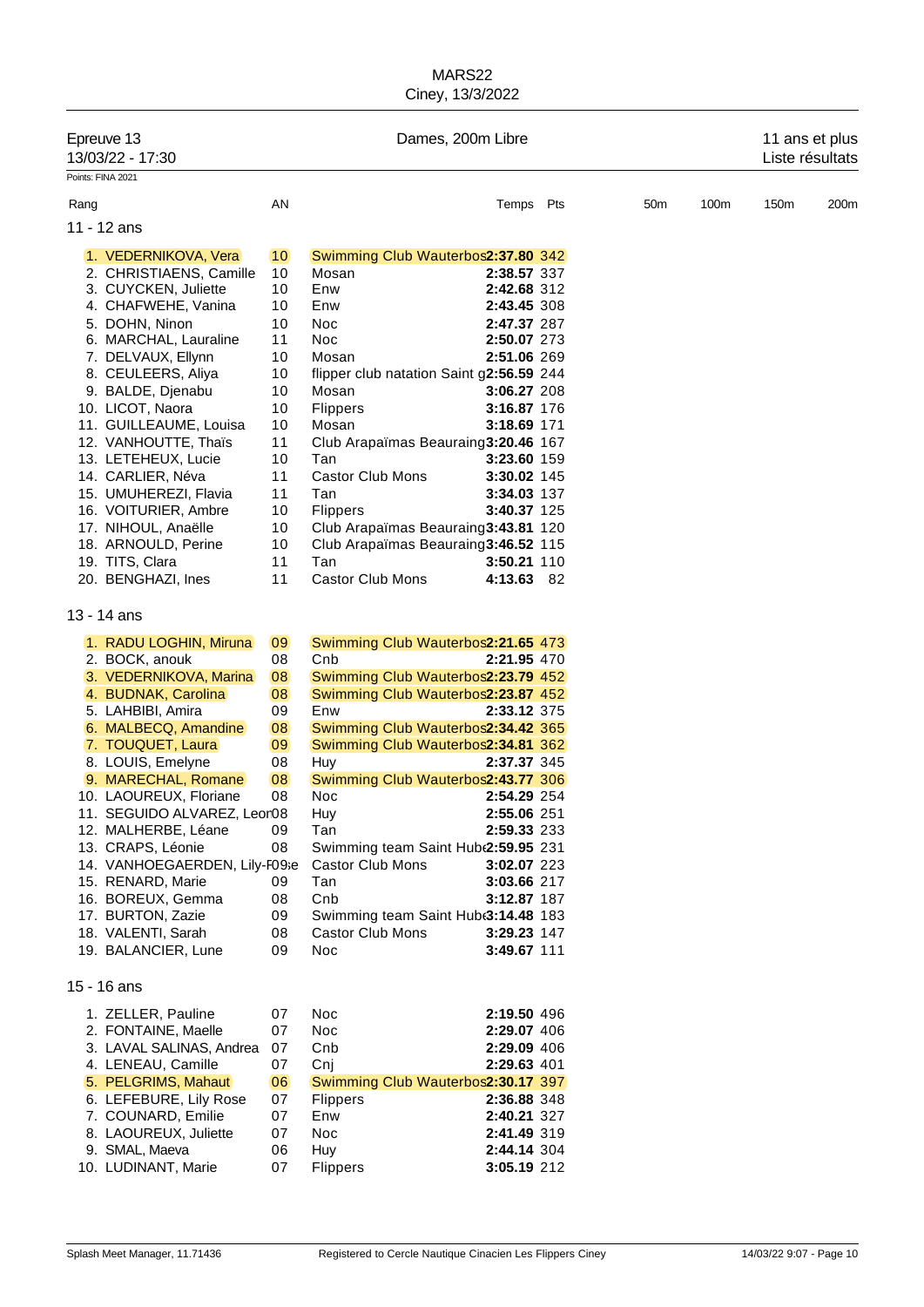# Epreuve 13, Dames, 200m Libre

| 17 ans et plus |  |
|----------------|--|
|----------------|--|

| 1. PARENT, Alexie | Club Arapaïmas Beauraing 2:54.09 255 |  |
|-------------------|--------------------------------------|--|
| 2. CONRAD, Luna   | Swimming team Saint Hub(3:01.93 223  |  |

| Epreuve 14<br>13/03/22 - 18:05 |                                                                                                                                                                                                                                                                                                             |                                                                                  | Messieurs, 200m Libre                                                                                                                                                                                                                                                                  |                                                                                                                                            |                        |                 |      | 11 ans et plus<br>Liste résultats |      |  |
|--------------------------------|-------------------------------------------------------------------------------------------------------------------------------------------------------------------------------------------------------------------------------------------------------------------------------------------------------------|----------------------------------------------------------------------------------|----------------------------------------------------------------------------------------------------------------------------------------------------------------------------------------------------------------------------------------------------------------------------------------|--------------------------------------------------------------------------------------------------------------------------------------------|------------------------|-----------------|------|-----------------------------------|------|--|
|                                | Points: FINA 2021                                                                                                                                                                                                                                                                                           |                                                                                  |                                                                                                                                                                                                                                                                                        |                                                                                                                                            |                        |                 |      |                                   |      |  |
| Rang                           |                                                                                                                                                                                                                                                                                                             | AN                                                                               |                                                                                                                                                                                                                                                                                        | Temps Pts                                                                                                                                  |                        | 50 <sub>m</sub> | 100m | 150m                              | 200m |  |
|                                | 11 - 12 ans                                                                                                                                                                                                                                                                                                 |                                                                                  |                                                                                                                                                                                                                                                                                        |                                                                                                                                            |                        |                 |      |                                   |      |  |
|                                | 1. CHAU, Noah<br>2. AERTS, Mads<br>3. MATHIEU, Antoine<br>4. KONACKI, Baris<br>5. EL BOUSTANE, Dawood 10<br>6. KERFF, Peter<br>7. TILLIEUX, Mathys<br>8. CONROTTE, Jehan<br>9. LEGROSCOLLARD, Rom:11                                                                                                        | 10<br>11<br>10<br>11<br>10<br>11<br>10                                           | Enw<br>Swimming Club Wauterbos2:54.02 186<br>Huy<br>Noc<br>Mosan<br>Mosan<br><b>Noc</b><br>Cnb<br>Mosan                                                                                                                                                                                | 2:52.95 189<br>2:55.25 182<br>3:00.09 167<br>3:03.73 158<br>3:03.75 158<br>3:09.83 143<br>3:13.03 136<br>3:14.58 133                       |                        |                 |      |                                   |      |  |
|                                | 10. VANDENDYCK, Zenohey 10<br>11. FALLA, Victor<br>12. FRANCOTTE, benjamin<br>13. WAUTHELET, Tim<br>14. JANS, Ruben<br>15. VANDERLINDEN, M<br>16. PETIT-JEAN, Tom<br>17. ELET, Benjamin                                                                                                                     | 11<br>11<br>10<br>10<br>11<br>11<br>10                                           | Mosan<br>Cnb<br>Noc<br>Cnj<br>Tan<br>Noc<br>Tan<br><b>Flippers</b>                                                                                                                                                                                                                     | 3:21.34 120<br>3:21.59 119<br>3:30.59 105<br>3:33.47 100<br>3:44.63<br>3:53.30<br>4:13.16<br>4:44.11                                       | - 86<br>77<br>60<br>42 |                 |      |                                   |      |  |
|                                | $13 - 14$ ans                                                                                                                                                                                                                                                                                               |                                                                                  |                                                                                                                                                                                                                                                                                        |                                                                                                                                            |                        |                 |      |                                   |      |  |
|                                | 1. FALLA, Antoine<br>2. FALLA, Simon<br>3. BERBUTO, Florian<br>4. PAUL, Tao<br>5. KONACKI, Akin<br>6. ID BOUFKER, Idris<br>7. BOMBAERTS, Maloh<br>8. PRÉGALDIEN, Antoine<br>9. HENRY, Milo<br>10. MAQUET, Louis<br>11. VAN DE POEL, William<br>12. FABRE, Mewen<br>13. DEGEEST, Théo<br>14. DEBEHOGNE, Théo | 08<br>08<br>09<br>09<br>09<br>08<br>09<br>09<br>08<br>08<br>08<br>08<br>09<br>09 | Cnb<br>Cnb<br>flipper club natation Saint g2:37.72 250<br><b>Flippers</b><br><b>Noc</b><br><b>Castor Club Mons</b><br>Cnj<br>Mosan<br>Club Arapaïmas Beauraing2:59.66 169<br>Swimming team Saint Hub(3:05.49 153<br>flipper club natation Saint g3:07.07 149<br>Flippers<br>Cnj<br>Noc | 2:36.72 254<br>2:36.95 253<br>2:42.00 230<br>2:47.36 209<br>2:54.95 183<br>2:56.19 179<br>2:57.89 174<br>3:07.13 149<br>3:36.53<br>3:39.54 | 96<br>92               |                 |      |                                   |      |  |
|                                | 15 - 16 ans                                                                                                                                                                                                                                                                                                 |                                                                                  |                                                                                                                                                                                                                                                                                        |                                                                                                                                            |                        |                 |      |                                   |      |  |
|                                | 1. RIHON, Bastien<br>2. VEDERNIKOV, Vladimir<br>3. ZEIMES, Elric<br>4. ANTONIAN, Movses<br>5. GOIRE, Antoine<br>6. VAN RYMENANT, MatThia:07<br>7. TZENOFF, Louen<br>8. DIDY, Antoine<br>9. MATHIEU, Arthur<br>10. PREUD'HOMME, Louis<br>11. PIERARD, Simon                                                  | 06<br>06<br>07<br>07<br>06<br>07<br>07<br>07<br>07<br>06                         | Enw<br>Swimming Club Wauterbos2:06.73 482<br>Enw<br>Enw<br>Enw<br>Cnj<br>Huy<br>Schwimmschule St. Vith<br>Huy<br>Flippers<br>Swimming team Saint Hub(2:51.17 195                                                                                                                       | 2:04.79 504<br>2:10.60 440<br>2:11.25 433<br>2:16.46 386<br>2:27.97 302<br>2:32.53 276<br>2:33.43 271<br>2:44.84 219<br>2:45.45 216        |                        |                 |      |                                   |      |  |
|                                | 12. DEMOITIÉ, Clement                                                                                                                                                                                                                                                                                       | 07                                                                               | <b>Noc</b>                                                                                                                                                                                                                                                                             | 3:21.83 119                                                                                                                                |                        |                 |      |                                   |      |  |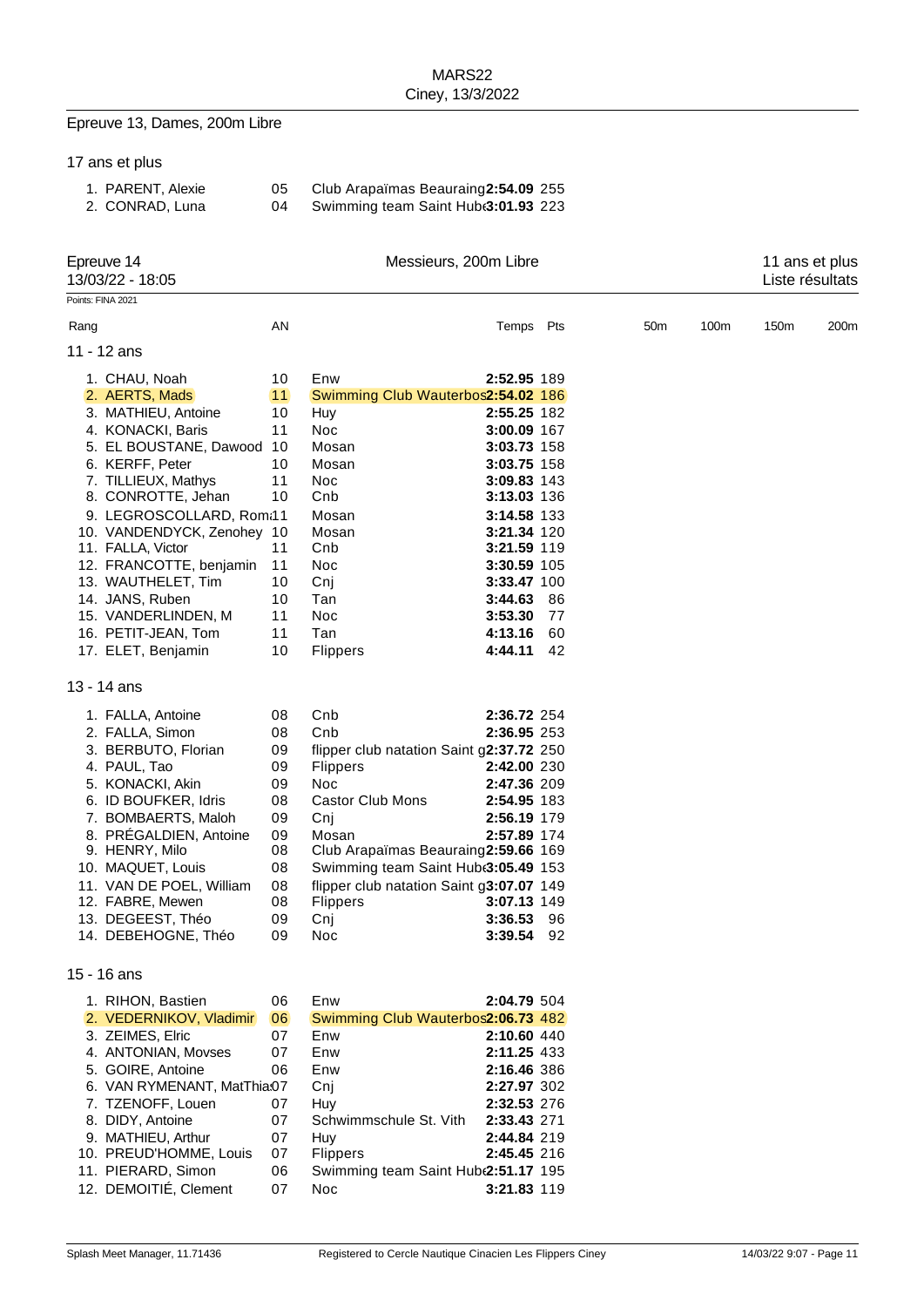#### Epreuve 14, Messieurs, 200m Libre

|  | 17 ans et plus               |    |      |                                    |  |
|--|------------------------------|----|------|------------------------------------|--|
|  | 1. DECORTE, Lucien           | 05 | Cni  | 2:11.42 432                        |  |
|  | 2. ALLARDIN, Jules           | 05 |      | Swimming Club Wauterbos2:13.99 407 |  |
|  | 3. JANSSEN, Sam              | 05 |      | Swimming Club Wauterbos2:17.45 377 |  |
|  | 4. LAVAL SALINAS, Esteban 04 |    | Cnb  | 2:28.43 300                        |  |
|  | 5. LOMBARD, Thomas           | 05 | Cni  | 2:31.83 280                        |  |
|  | 6. GURSEVER, Tarik           | 05 | Noc. | 2:39.30 242                        |  |

| Epreuve 15<br>13/03/22 - 18:50<br>Points: FINA 2021 |                       |    | Filles, 100m 4 nages         | $8 - 10$ ans<br>Liste résultats |     |                 |              |
|-----------------------------------------------------|-----------------------|----|------------------------------|---------------------------------|-----|-----------------|--------------|
| Rang                                                |                       | AN |                              | Temps                           | Pts | 50 <sub>m</sub> | 100m         |
| 8 ans                                               |                       |    |                              |                                 |     |                 |              |
| 1.                                                  | WÉGRIA, Léa           | 14 | Enw                          | 2:02.99                         | 96  |                 |              |
| 9 ans                                               |                       |    |                              |                                 |     |                 |              |
| 1.                                                  | RINKIN, Valentine     | 13 | Mosan                        | 1:53.87                         | 122 |                 |              |
| 2.                                                  | MENNILLI, Nina        | 13 | Tan                          | 2:08.40                         | 85  |                 |              |
| 10 ans                                              |                       |    |                              |                                 |     |                 |              |
| $\mathbf{1}$ .                                      | VAN SINTEJAN, Manon   | 12 | Swimming Club Wauterbos Rode | 1:41.37                         | 173 |                 |              |
| 2.                                                  | <b>TOUQUET, Eline</b> | 12 | Swimming Club Wauterbos Rode | 1:43.10                         | 164 |                 |              |
| 3.                                                  | ANDOURA, Sidra        | 12 | Mosan                        | 1:47.32                         | 145 |                 |              |
| 4.                                                  | BACH, Megane          | 12 | Schwimmschule St. Vith       | 1:50.59                         | 133 |                 |              |
| 5.                                                  | HODENIUS, Shania      | 12 | Schwimmschule St. Vith       | 1:50.62                         | 133 |                 |              |
| 6.                                                  | MOREAU, Lauralyne     | 12 | <b>Castor Club Mons</b>      | 1:56.43                         | 114 |                 |              |
|                                                     | Epreuve 16            |    | Garçons, 100m 4 nages        |                                 |     |                 | $8 - 10$ ans |
|                                                     | 13/03/22 - 18:50      |    |                              |                                 |     | Liste résultats |              |
| Points: FINA 2021                                   |                       |    |                              |                                 |     |                 |              |

|        | POINTS: FINA 2021          |    |       |         |     |                 |      |
|--------|----------------------------|----|-------|---------|-----|-----------------|------|
| Rang   |                            | AN |       | Temps   | Pts | 50 <sub>m</sub> | 100m |
| 8 ans  |                            |    |       |         |     |                 |      |
| 1.     | DREZE, Eliott              | 14 | Enw   | 1:57.69 | 73  |                 |      |
| 9 ans  |                            |    |       |         |     |                 |      |
|        |                            |    |       |         |     |                 |      |
|        | 1. GLODKIEWICZ, Maximilien | 13 | Enw   | 1:56.65 | 75  |                 |      |
| 10 ans |                            |    |       |         |     |                 |      |
| 1.     | MATHIEU, Oscar             | 12 | Huy   | 1:36.28 | 134 |                 |      |
|        |                            |    |       |         |     |                 |      |
|        | 2. MOTTISS, Rayan          | 12 | Mosan | 1:47.62 | 96  |                 |      |

3. FOSSEPREZ, HUGO 12 Swimming Club Wauterbos Rode **1:48.65** 93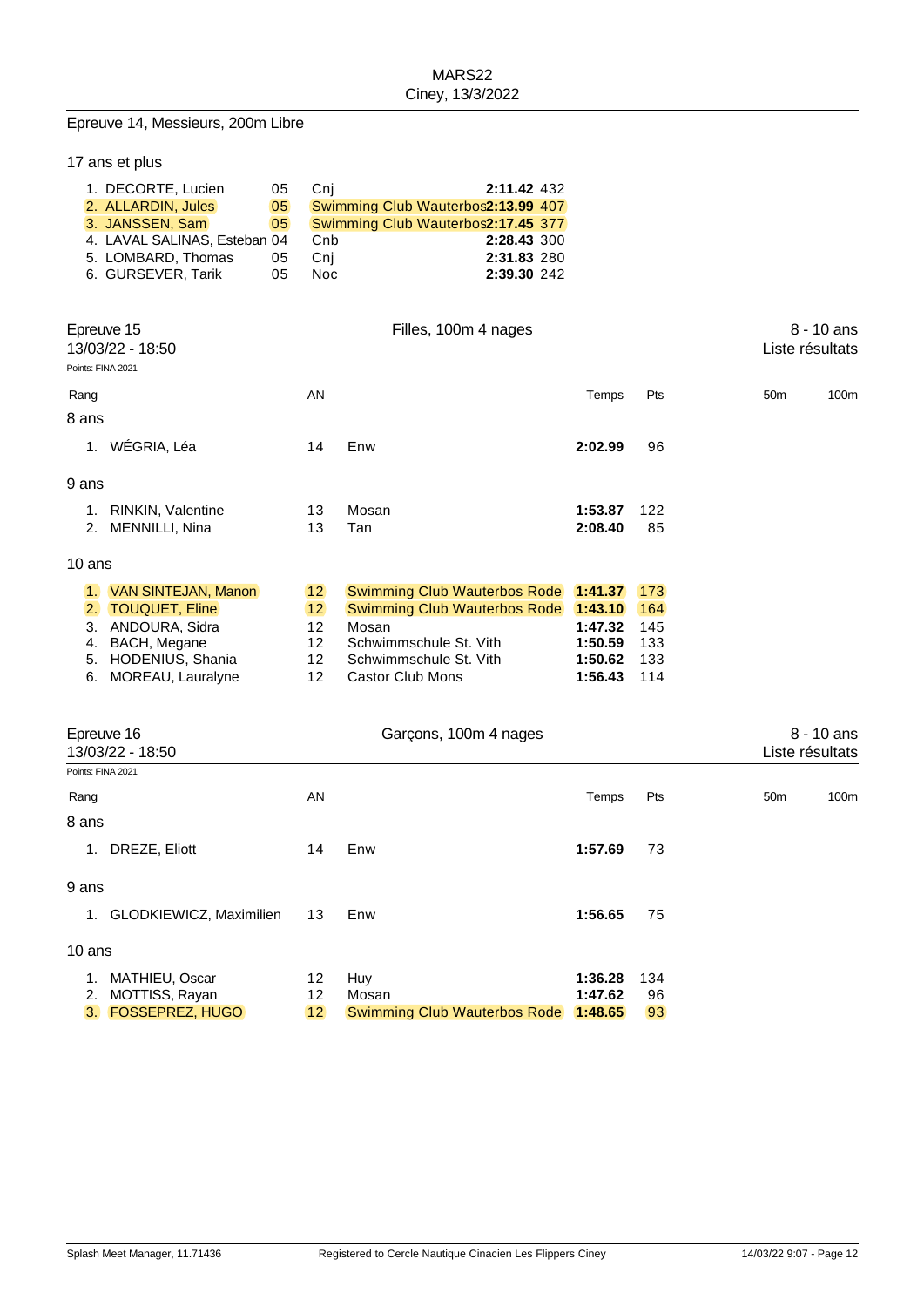| Epreuve 17<br>13/03/22 - 19:00<br>Points: FINA 2021 |                                                                                                                                                                                                                                                                                                                          |                                                                                  | Dames, 200m 4 nages                                                                                                                                                                          |                                                                                                                                                                                  |  |                 | 11 ans et plus<br>Liste résultats |      |                  |
|-----------------------------------------------------|--------------------------------------------------------------------------------------------------------------------------------------------------------------------------------------------------------------------------------------------------------------------------------------------------------------------------|----------------------------------------------------------------------------------|----------------------------------------------------------------------------------------------------------------------------------------------------------------------------------------------|----------------------------------------------------------------------------------------------------------------------------------------------------------------------------------|--|-----------------|-----------------------------------|------|------------------|
| Rang                                                |                                                                                                                                                                                                                                                                                                                          | AN                                                                               |                                                                                                                                                                                              | Temps Pts                                                                                                                                                                        |  | 50 <sub>m</sub> | 100m                              | 150m | 200 <sub>m</sub> |
|                                                     | 11 - 12 ans                                                                                                                                                                                                                                                                                                              |                                                                                  |                                                                                                                                                                                              |                                                                                                                                                                                  |  |                 |                                   |      |                  |
|                                                     | 1. LEUSCHEN, Hanna<br>2. FONTAINE, Heloise<br>3. CUYCKEN, Juliette<br>4. DE GYNS, Lilwenn<br>5. DOHN, Ninon<br>6. CHAFWEHE, Vanina<br>7. BENNANI, Maryam<br>8. MARCHAL, Lauraline<br>9. GASPAR, Olivia<br>10. BERNARD, Emma<br>11. DELIGNERE, Eva<br>12. LICOT, Naora<br>13. VANHOUTTE, Thaïs<br>disq. VEDERNIKOVA, Vera | 10<br>10<br>10<br>11<br>10<br>10<br>10<br>11<br>10<br>10<br>10<br>10<br>11<br>10 | Schwimmschule St. Vith<br>Noc<br>Enw<br>Mosan<br>Noc<br>Enw<br>Mosan<br>Noc<br>Cnb<br>Noc<br>Cnb<br><b>Flippers</b><br>Club Arapaïmas Beauraing4:07.17 119<br>Swimming Club Wauterbos3:01.41 | 2:55.51 334<br>2:56.73 327<br>3:00.81 306<br>3:07.19 275<br>3:09.03 267<br>3:09.13 267<br>3:12.15 255<br>3:14.02 247<br>3:21.23 222<br>3:21.57 220<br>3:27.39 202<br>3:37.88 174 |  |                 |                                   |      |                  |
|                                                     | sw9                                                                                                                                                                                                                                                                                                                      |                                                                                  |                                                                                                                                                                                              |                                                                                                                                                                                  |  |                 |                                   |      |                  |
|                                                     | 13 - 14 ans                                                                                                                                                                                                                                                                                                              |                                                                                  |                                                                                                                                                                                              |                                                                                                                                                                                  |  |                 |                                   |      |                  |
|                                                     |                                                                                                                                                                                                                                                                                                                          |                                                                                  |                                                                                                                                                                                              |                                                                                                                                                                                  |  |                 |                                   |      |                  |
|                                                     | 1. BOCK, anouk                                                                                                                                                                                                                                                                                                           | 08                                                                               | Cnb                                                                                                                                                                                          | 2:40.22 439                                                                                                                                                                      |  |                 |                                   |      |                  |
|                                                     | 2. BUDNAK, Carolina                                                                                                                                                                                                                                                                                                      | 08                                                                               | Swimming Club Wauterbos2:47.23 386                                                                                                                                                           |                                                                                                                                                                                  |  |                 |                                   |      |                  |
|                                                     | 3. VEDERNIKOVA, Marina                                                                                                                                                                                                                                                                                                   | 08                                                                               | Swimming Club Wauterbos2:48.33 379                                                                                                                                                           |                                                                                                                                                                                  |  |                 |                                   |      |                  |
|                                                     | 4. RADU LOGHIN, Miruna                                                                                                                                                                                                                                                                                                   | 09                                                                               | Swimming Club Wauterbos2:48.34 379                                                                                                                                                           |                                                                                                                                                                                  |  |                 |                                   |      |                  |
|                                                     | 5. ANDOURA, Kamar                                                                                                                                                                                                                                                                                                        | 09                                                                               | Mosan                                                                                                                                                                                        | 2:52.97 349                                                                                                                                                                      |  |                 |                                   |      |                  |
|                                                     | 6. TOUQUET, Laura                                                                                                                                                                                                                                                                                                        | 09                                                                               | Swimming Club Wauterbos2:58.09 320                                                                                                                                                           |                                                                                                                                                                                  |  |                 |                                   |      |                  |
|                                                     | 7. LOUIS, Emelyne                                                                                                                                                                                                                                                                                                        | 08                                                                               | Huy                                                                                                                                                                                          | 2:59.11 314                                                                                                                                                                      |  |                 |                                   |      |                  |
|                                                     | 8. LAHBIBI, Amira                                                                                                                                                                                                                                                                                                        | 09                                                                               | Enw                                                                                                                                                                                          | 3:07.46 274                                                                                                                                                                      |  |                 |                                   |      |                  |
|                                                     | 9. LAOUREUX, Floriane                                                                                                                                                                                                                                                                                                    | 08                                                                               | Noc                                                                                                                                                                                          | 3:10.05 263                                                                                                                                                                      |  |                 |                                   |      |                  |
|                                                     | 10. SEGUIDO ALVAREZ, Leor08                                                                                                                                                                                                                                                                                              |                                                                                  | Huy                                                                                                                                                                                          | 3:22.22 218                                                                                                                                                                      |  |                 |                                   |      |                  |
|                                                     | 11. MALHERBE, Léane                                                                                                                                                                                                                                                                                                      | 09                                                                               | Tan                                                                                                                                                                                          | 3:23.85 213                                                                                                                                                                      |  |                 |                                   |      |                  |
|                                                     | 12. RENARD, Marie                                                                                                                                                                                                                                                                                                        | 09                                                                               | Tan                                                                                                                                                                                          | 3:26.63 205                                                                                                                                                                      |  |                 |                                   |      |                  |
|                                                     | 13. JAUMOULLE, Inès                                                                                                                                                                                                                                                                                                      | 09                                                                               | <b>Noc</b>                                                                                                                                                                                   | 3:28.07 200                                                                                                                                                                      |  |                 |                                   |      |                  |
|                                                     | 14. NOTTE, Louise                                                                                                                                                                                                                                                                                                        | 08                                                                               | Noc                                                                                                                                                                                          | 3:44.39 160                                                                                                                                                                      |  |                 |                                   |      |                  |
|                                                     | 15. BOREUX, Gemma                                                                                                                                                                                                                                                                                                        | 08                                                                               | Cnb                                                                                                                                                                                          | <b>3:48.05</b> 152                                                                                                                                                               |  |                 |                                   |      |                  |
|                                                     | 16. TOUSSAINT, Jeanne                                                                                                                                                                                                                                                                                                    | 08                                                                               | Noc                                                                                                                                                                                          | 4:18.10 105                                                                                                                                                                      |  |                 |                                   |      |                  |
|                                                     | 15 - 16 ans                                                                                                                                                                                                                                                                                                              |                                                                                  |                                                                                                                                                                                              |                                                                                                                                                                                  |  |                 |                                   |      |                  |
|                                                     | 1. ZELLER, Pauline                                                                                                                                                                                                                                                                                                       | 07                                                                               | Noc                                                                                                                                                                                          | 2:37.62 462                                                                                                                                                                      |  |                 |                                   |      |                  |
|                                                     | 2. LEFEBURE, Lily Rose                                                                                                                                                                                                                                                                                                   | 07                                                                               | Flippers                                                                                                                                                                                     | 2:52.40 353                                                                                                                                                                      |  |                 |                                   |      |                  |
|                                                     | 3. REMY, Clémentine                                                                                                                                                                                                                                                                                                      | 07                                                                               | Mosan                                                                                                                                                                                        | 2:53.26 347                                                                                                                                                                      |  |                 |                                   |      |                  |
|                                                     | 4. PELGRIMS, Mahaut                                                                                                                                                                                                                                                                                                      | 06                                                                               | Swimming Club Wauterbos2:57.49 323                                                                                                                                                           |                                                                                                                                                                                  |  |                 |                                   |      |                  |
|                                                     | 5. LAVAL SALINAS, Andrea                                                                                                                                                                                                                                                                                                 | 07                                                                               | Cnb                                                                                                                                                                                          | 2:57.59 323                                                                                                                                                                      |  |                 |                                   |      |                  |
|                                                     | 6. LAOUREUX, Juliette                                                                                                                                                                                                                                                                                                    | 07                                                                               | Noc                                                                                                                                                                                          | 2:58.75 316                                                                                                                                                                      |  |                 |                                   |      |                  |
|                                                     | 7. COUNARD, Emilie                                                                                                                                                                                                                                                                                                       | 07                                                                               | Enw                                                                                                                                                                                          | 3:01.43 303                                                                                                                                                                      |  |                 |                                   |      |                  |
|                                                     | 8. SMAL, Maeva                                                                                                                                                                                                                                                                                                           | 06                                                                               | Huy                                                                                                                                                                                          | 3:02.82 296                                                                                                                                                                      |  |                 |                                   |      |                  |
|                                                     | 9. LUDINANT, Marie                                                                                                                                                                                                                                                                                                       | 07                                                                               | <b>Flippers</b>                                                                                                                                                                              | 3:21.21 222                                                                                                                                                                      |  |                 |                                   |      |                  |
|                                                     | 10. LAMBERT, Zoe                                                                                                                                                                                                                                                                                                         | 07                                                                               | Noc                                                                                                                                                                                          | 3:38.61 173                                                                                                                                                                      |  |                 |                                   |      |                  |
|                                                     | 11. STOUVENAKER, Charline06                                                                                                                                                                                                                                                                                              |                                                                                  | Cnb                                                                                                                                                                                          | 4:11.43 113                                                                                                                                                                      |  |                 |                                   |      |                  |
|                                                     | disq. BALANCIER, Louve<br>sw94                                                                                                                                                                                                                                                                                           | 07                                                                               | Noc                                                                                                                                                                                          |                                                                                                                                                                                  |  |                 |                                   |      |                  |
|                                                     | 17 ans et plus                                                                                                                                                                                                                                                                                                           |                                                                                  |                                                                                                                                                                                              |                                                                                                                                                                                  |  |                 |                                   |      |                  |
|                                                     | 1. PARENT, Alexie                                                                                                                                                                                                                                                                                                        | 05                                                                               | Club Arapaïmas Beauraing3:23.13 215                                                                                                                                                          |                                                                                                                                                                                  |  |                 |                                   |      |                  |